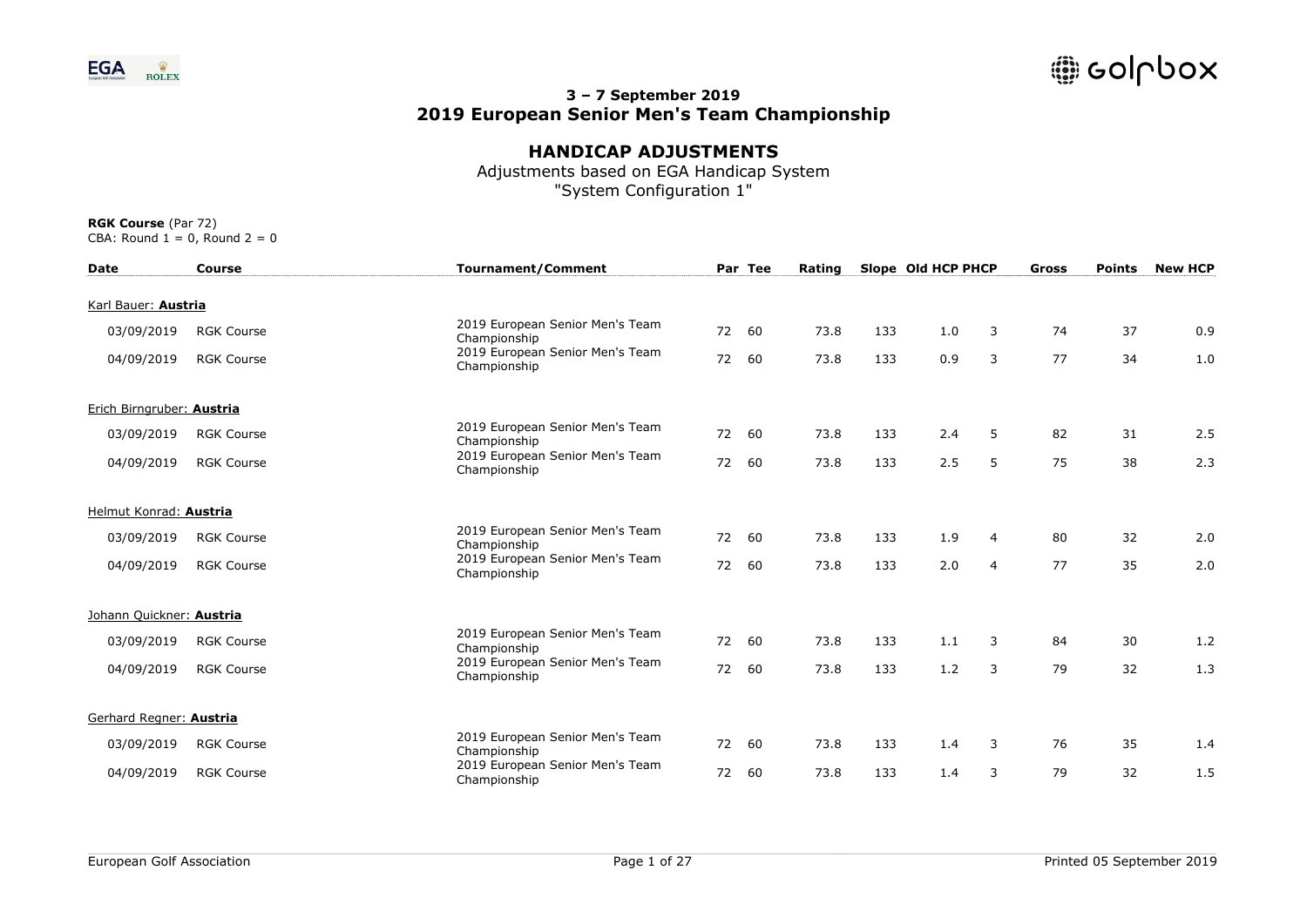

# **HANDICAP ADJUSTMENTS**

Adjustments based on EGA Handicap System "System Configuration 1"

| <b>Date</b>             | <b>Course</b>     | <b>Tournament/Comment</b>                       |       | Par Tee | Rating |     | Slope Old HCP PHCP |                | Gross | <b>Points</b> | <b>New HCP</b> |
|-------------------------|-------------------|-------------------------------------------------|-------|---------|--------|-----|--------------------|----------------|-------|---------------|----------------|
| Martin Spitzer: Austria |                   |                                                 |       |         |        |     |                    |                |       |               |                |
| 03/09/2019              | <b>RGK Course</b> | 2019 European Senior Men's Team<br>Championship | 72    | 60      | 73.8   | 133 | 2.1                | 4              | 76    | 36            | 2.1            |
| 04/09/2019              | <b>RGK Course</b> | 2019 European Senior Men's Team<br>Championship | 72    | 60      | 73.8   | 133 | 2.1                | 4              | 76    | 36            | 2.1            |
| Fabrice Haussy: Belgium |                   |                                                 |       |         |        |     |                    |                |       |               |                |
| 03/09/2019              | <b>RGK Course</b> | 2019 European Senior Men's Team<br>Championship | 72    | 60      | 73.8   | 133 | $+0.7$             | 1              | 73    | 36            | $+0.7$         |
| 04/09/2019              | <b>RGK Course</b> | 2019 European Senior Men's Team<br>Championship | 72    | 60      | 73.8   | 133 | $+0.7$             | 1              | 77    | 32            | $+0.6$         |
| Olivier Jamar: Belgium  |                   |                                                 |       |         |        |     |                    |                |       |               |                |
| 03/09/2019              | <b>RGK Course</b> | 2019 European Senior Men's Team<br>Championship | 72    | 60      | 73.8   | 133 | 1.9                | $\overline{4}$ | 76    | 36            | 1.9            |
| 04/09/2019              | <b>RGK Course</b> | 2019 European Senior Men's Team<br>Championship | 72 60 |         | 73.8   | 133 | 1.9                | $\overline{4}$ | 79    | 33            | 2.0            |
| Michael Jones: Belgium  |                   |                                                 |       |         |        |     |                    |                |       |               |                |
| 03/09/2019              | <b>RGK Course</b> | 2019 European Senior Men's Team<br>Championship | 72    | 60      | 73.8   | 133 | $+0.4$             | 1              | 77    | 32            | $+0.3$         |
| 04/09/2019              | <b>RGK Course</b> | 2019 European Senior Men's Team<br>Championship | 72    | 60      | 73.8   | 133 | $+0.3$             | 1              | 75    | 34            | $+0.2$         |
| Marc Mortier: Belgium   |                   |                                                 |       |         |        |     |                    |                |       |               |                |
| 03/09/2019              | <b>RGK Course</b> | 2019 European Senior Men's Team<br>Championship | 72    | 60      | 73.8   | 133 | 1.7                | 4              | 82    | 30            | 1.8            |
| 04/09/2019              | <b>RGK Course</b> | 2019 European Senior Men's Team<br>Championship | 72    | 60      | 73.8   | 133 | 1.8                | $\overline{4}$ | 84    | 28            | 1.9            |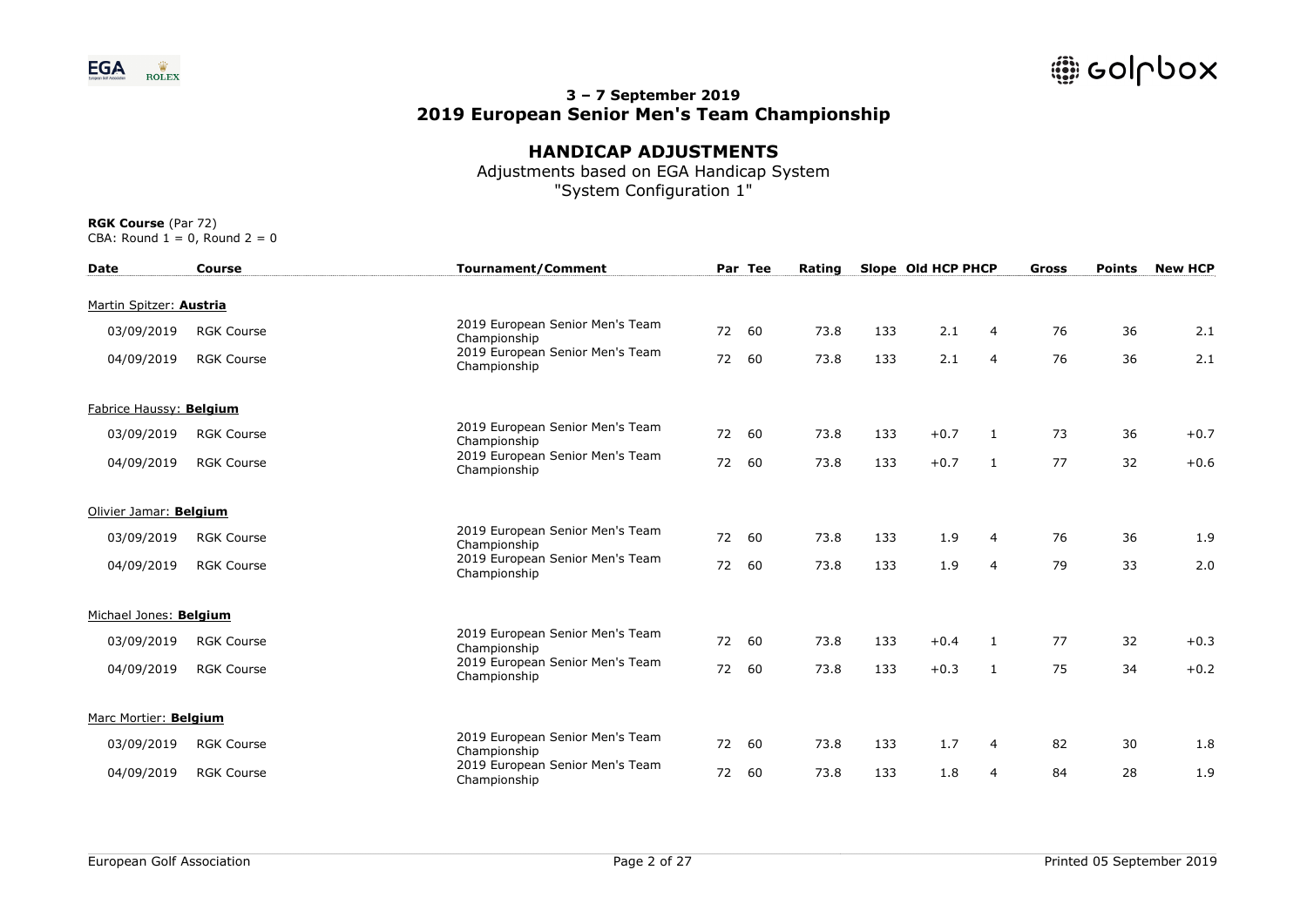

## **HANDICAP ADJUSTMENTS**

Adjustments based on EGA Handicap System "System Configuration 1"

| <b>Date</b>                  | <b>Course</b>     | <b>Tournament/Comment</b>                       |       | Par Tee | Rating |     | Slope Old HCP PHCP |                | <b>Gross</b> | <b>Points</b> | <b>New HCP</b> |
|------------------------------|-------------------|-------------------------------------------------|-------|---------|--------|-----|--------------------|----------------|--------------|---------------|----------------|
| Patrick Renard: Belgium      |                   |                                                 |       |         |        |     |                    |                |              |               |                |
| 03/09/2019                   | <b>RGK Course</b> | 2019 European Senior Men's Team<br>Championship | 72    | 60      | 73.8   | 133 | 1.1                | 3              | 75           | 36            | 1.1            |
| 04/09/2019                   | <b>RGK Course</b> | 2019 European Senior Men's Team<br>Championship | 72    | 60      | 73.8   | 133 | 1.1                | 3              | 76           | 35            | 1.1            |
| Pierre-Yves Roeland: Belgium |                   |                                                 |       |         |        |     |                    |                |              |               |                |
| 03/09/2019                   | <b>RGK Course</b> | 2019 European Senior Men's Team<br>Championship | 72    | 60      | 73.8   | 133 | 0.8                | 3              | 74           | 37            | 0.7            |
| 04/09/2019                   | <b>RGK Course</b> | 2019 European Senior Men's Team<br>Championship | 72    | 60      | 73.8   | 133 | 0.7                | 3              | 76           | 35            | 0.7            |
| Petr Chaida: Czech Republic  |                   |                                                 |       |         |        |     |                    |                |              |               |                |
| 03/09/2019                   | <b>RGK Course</b> | 2019 European Senior Men's Team<br>Championship | 72    | 60      | 73.8   | 133 | 1.4                | 3              | 81           | 31            | 1.5            |
| 04/09/2019                   | <b>RGK Course</b> | 2019 European Senior Men's Team<br>Championship | 72 60 |         | 73.8   | 133 | 1.5                | $\overline{4}$ | 75           | 37            | 1.4            |
| Tomas Kotek: Czech Republic  |                   |                                                 |       |         |        |     |                    |                |              |               |                |
| 03/09/2019                   | <b>RGK Course</b> | 2019 European Senior Men's Team<br>Championship | 72    | 60      | 73.8   | 133 | 3.5                | 6              | 80           | 34            | 3.6            |
| 04/09/2019                   | <b>RGK Course</b> | 2019 European Senior Men's Team<br>Championship | 72    | 60      | 73.8   | 133 | 3.6                | 6              | 78           | 36            | 3.6            |
| David Krajny: Czech Republic |                   |                                                 |       |         |        |     |                    |                |              |               |                |
| 03/09/2019                   | <b>RGK Course</b> | 2019 European Senior Men's Team<br>Championship | 72    | 60      | 73.8   | 133 | 2.4                | 5              | 76           | 37            | 2.3            |
| 04/09/2019                   | <b>RGK Course</b> | 2019 European Senior Men's Team<br>Championship | 72    | 60      | 73.8   | 133 | 2.3                | 5              | 76           | 37            | 2.2            |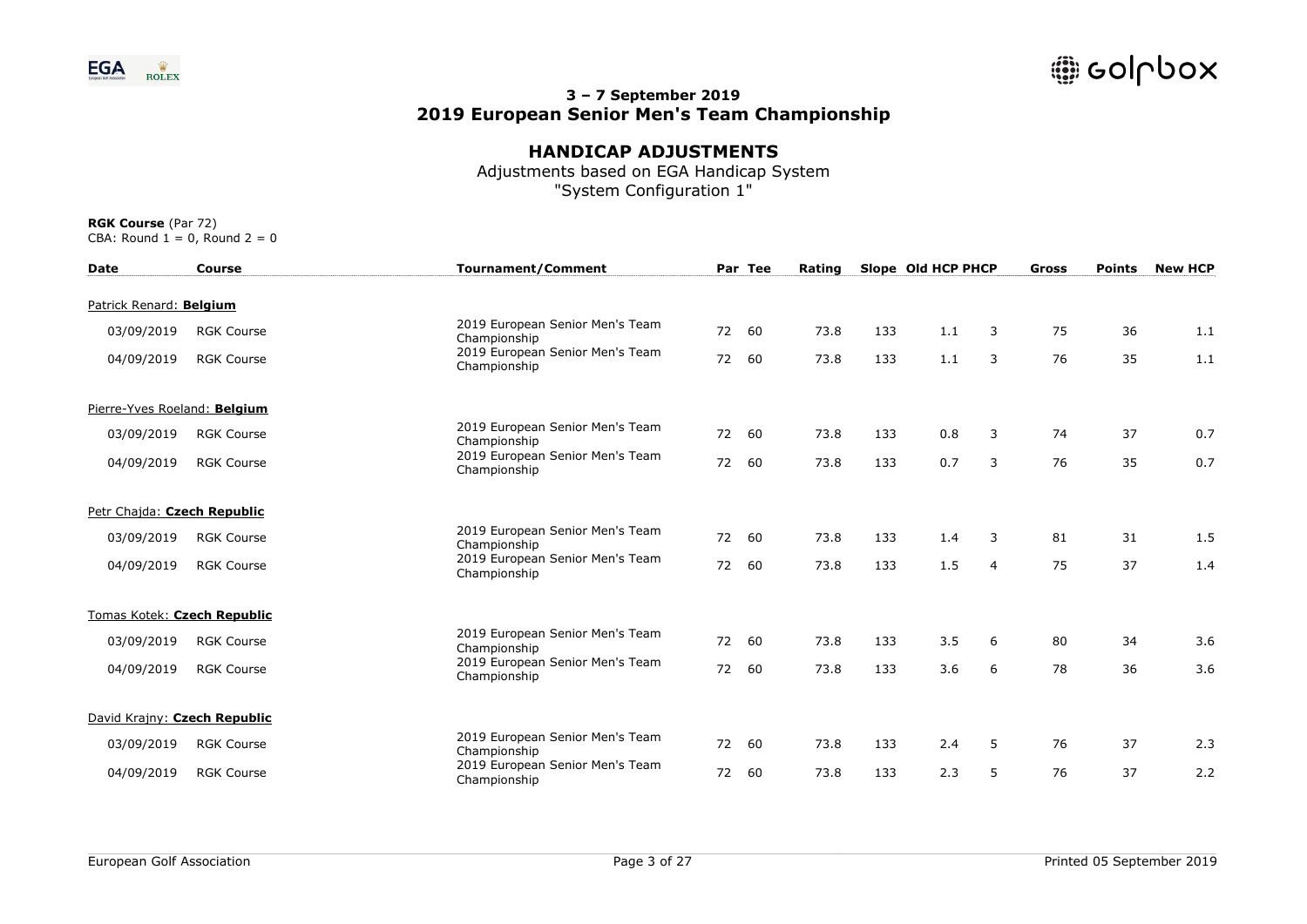

## **HANDICAP ADJUSTMENTS**

Adjustments based on EGA Handicap System "System Configuration 1"

| <b>Date</b>                  | <b>Course</b>                   | <b>Tournament/Comment</b>                       |    | Par Tee | Rating |     | Slope Old HCP PHCP |   | Gross | <b>Points</b> | <b>New HCP</b> |
|------------------------------|---------------------------------|-------------------------------------------------|----|---------|--------|-----|--------------------|---|-------|---------------|----------------|
| Jan Martinik: Czech Republic |                                 |                                                 |    |         |        |     |                    |   |       |               |                |
| 03/09/2019                   | <b>RGK Course</b>               | 2019 European Senior Men's Team<br>Championship | 72 | 60      | 73.8   | 133 | 3.2                | 6 | 83    | 33            | 3.3            |
| 04/09/2019                   | <b>RGK Course</b>               | 2019 European Senior Men's Team<br>Championship | 72 | 60      | 73.8   | 133 | 3.3                | 6 | 79    | 35            | 3.3            |
|                              | Jaroslav Sedlar: Czech Republic |                                                 |    |         |        |     |                    |   |       |               |                |
| 03/09/2019                   | <b>RGK Course</b>               | 2019 European Senior Men's Team<br>Championship | 72 | 60      | 73.8   | 133 | 2.8                | 5 | 72    | 41            | 2.3            |
| 04/09/2019                   | <b>RGK Course</b>               | 2019 European Senior Men's Team<br>Championship | 72 | 60      | 73.8   | 133 | 2.3                | 5 | 78    | 35            | 2.3            |
|                              | Richard Svatek: Czech Republic  |                                                 |    |         |        |     |                    |   |       |               |                |
| 03/09/2019                   | <b>RGK Course</b>               | 2019 European Senior Men's Team<br>Championship |    | 72 60   | 73.8   | 133 | 3.5                | 6 | 88    | 26            | 3.6            |
| 04/09/2019                   | <b>RGK Course</b>               | 2019 European Senior Men's Team<br>Championship |    | 72 60   | 73.8   | 133 | 3.6                | 6 | 82    | 34            | 3.7            |
| Henrik Daugaard: Denmark     |                                 |                                                 |    |         |        |     |                    |   |       |               |                |
| 03/09/2019                   | <b>RGK Course</b>               | 2019 European Senior Men's Team<br>Championship | 72 | 60      | 73.8   | 133 | 2.3                | 5 | 80    | 33            | 2.4            |
| 04/09/2019                   | <b>RGK Course</b>               | 2019 European Senior Men's Team<br>Championship | 72 | 60      | 73.8   | 133 | 2.4                | 5 | 90    | 24            | 2.5            |
| Michael C. Flindt: Denmark   |                                 |                                                 |    |         |        |     |                    |   |       |               |                |
| 03/09/2019                   | <b>RGK Course</b>               | 2019 European Senior Men's Team<br>Championship | 72 | 60      | 73.8   | 133 | $+0.6$             | 1 | 71    | 38            | $+0.8$         |
| 04/09/2019                   | <b>RGK Course</b>               | 2019 European Senior Men's Team<br>Championship | 72 | 60      | 73.8   | 133 | $+0.8$             | 1 | 71    | 38            | $+1.0$         |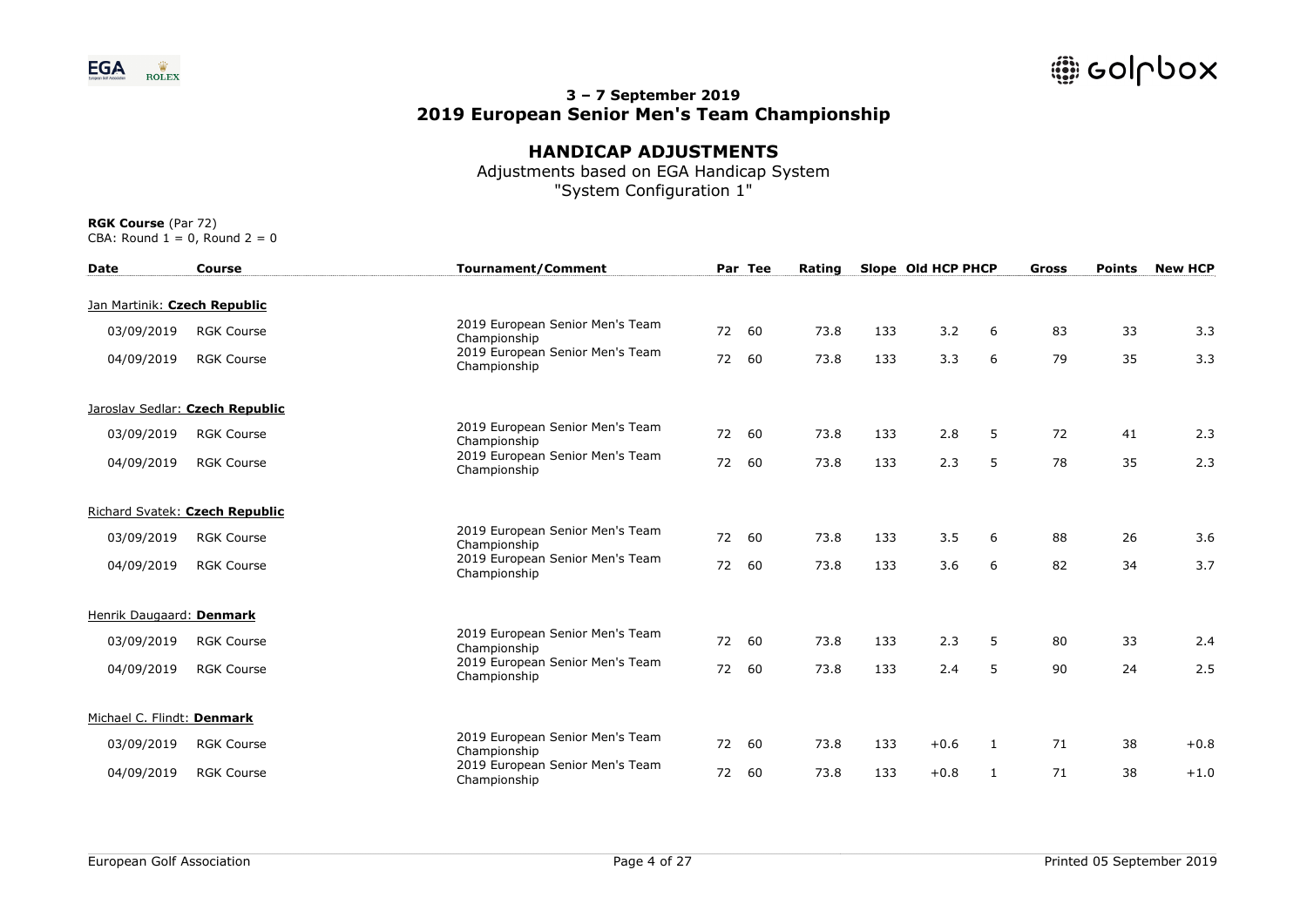

# **HANDICAP ADJUSTMENTS**

Adjustments based on EGA Handicap System "System Configuration 1"

| <b>Date</b>                 | Course                       | <b>Tournament/Comment</b>                       |    | Par Tee | Rating |     | Slope Old HCP PHCP |              | Gross | <b>Points</b> | <b>New HCP</b> |
|-----------------------------|------------------------------|-------------------------------------------------|----|---------|--------|-----|--------------------|--------------|-------|---------------|----------------|
|                             | Hans Peter Jacobsen: Denmark |                                                 |    |         |        |     |                    |              |       |               |                |
| 03/09/2019                  | <b>RGK Course</b>            | 2019 European Senior Men's Team<br>Championship | 72 | 60      | 73.8   | 133 | $+0.5$             | 1            | 72    | 37            | $+0.6$         |
| 04/09/2019                  | <b>RGK Course</b>            | 2019 European Senior Men's Team<br>Championship | 72 | 60      | 73.8   | 133 | $+0.6$             | 1            | 74    | 35            | $+0.6$         |
| Tony Jensen: Denmark        |                              |                                                 |    |         |        |     |                    |              |       |               |                |
| 03/09/2019                  | <b>RGK Course</b>            | 2019 European Senior Men's Team<br>Championship | 72 | 60      | 73.8   | 133 | 1.0                | 3            | 80    | 32            | 1.1            |
| 04/09/2019                  | <b>RGK Course</b>            | 2019 European Senior Men's Team<br>Championship | 72 | 60      | 73.8   | 133 | 1.1                | 3            | 73    | 38            | 0.9            |
| Søren B. Lauritsen: Denmark |                              |                                                 |    |         |        |     |                    |              |       |               |                |
| 03/09/2019                  | <b>RGK Course</b>            | 2019 European Senior Men's Team<br>Championship |    | 72 60   | 73.8   | 133 | 1.6                | 4            | 73    | 39            | 1.3            |
| 04/09/2019                  | <b>RGK Course</b>            | 2019 European Senior Men's Team<br>Championship |    | 72 60   | 73.8   | 133 | 1.3                | 3            | 77    | 34            | 1.4            |
| Bjørn Nørgaard: Denmark     |                              |                                                 |    |         |        |     |                    |              |       |               |                |
| 03/09/2019                  | <b>RGK Course</b>            | 2019 European Senior Men's Team<br>Championship | 72 | 60      | 73.8   | 133 | $+0.4$             | -1           | 70    | 39            | $+0.7$         |
| 04/09/2019                  | <b>RGK Course</b>            | 2019 European Senior Men's Team<br>Championship | 72 | 60      | 73.8   | 133 | $+0.7$             | 1            | 72    | 37            | $+0.8$         |
| <b>Ian Attoe: England</b>   |                              |                                                 |    |         |        |     |                    |              |       |               |                |
| 03/09/2019                  | <b>RGK Course</b>            | 2019 European Senior Men's Team<br>Championship | 72 | 60      | 73.8   | 133 | $+1.7$             | 0            | 76    | 32            | $+1.6$         |
| 04/09/2019                  | <b>RGK Course</b>            | 2019 European Senior Men's Team<br>Championship | 72 | 60      | 73.8   | 133 | $+1.6$             | $\mathbf{0}$ | 70    | 38            | $+1.8$         |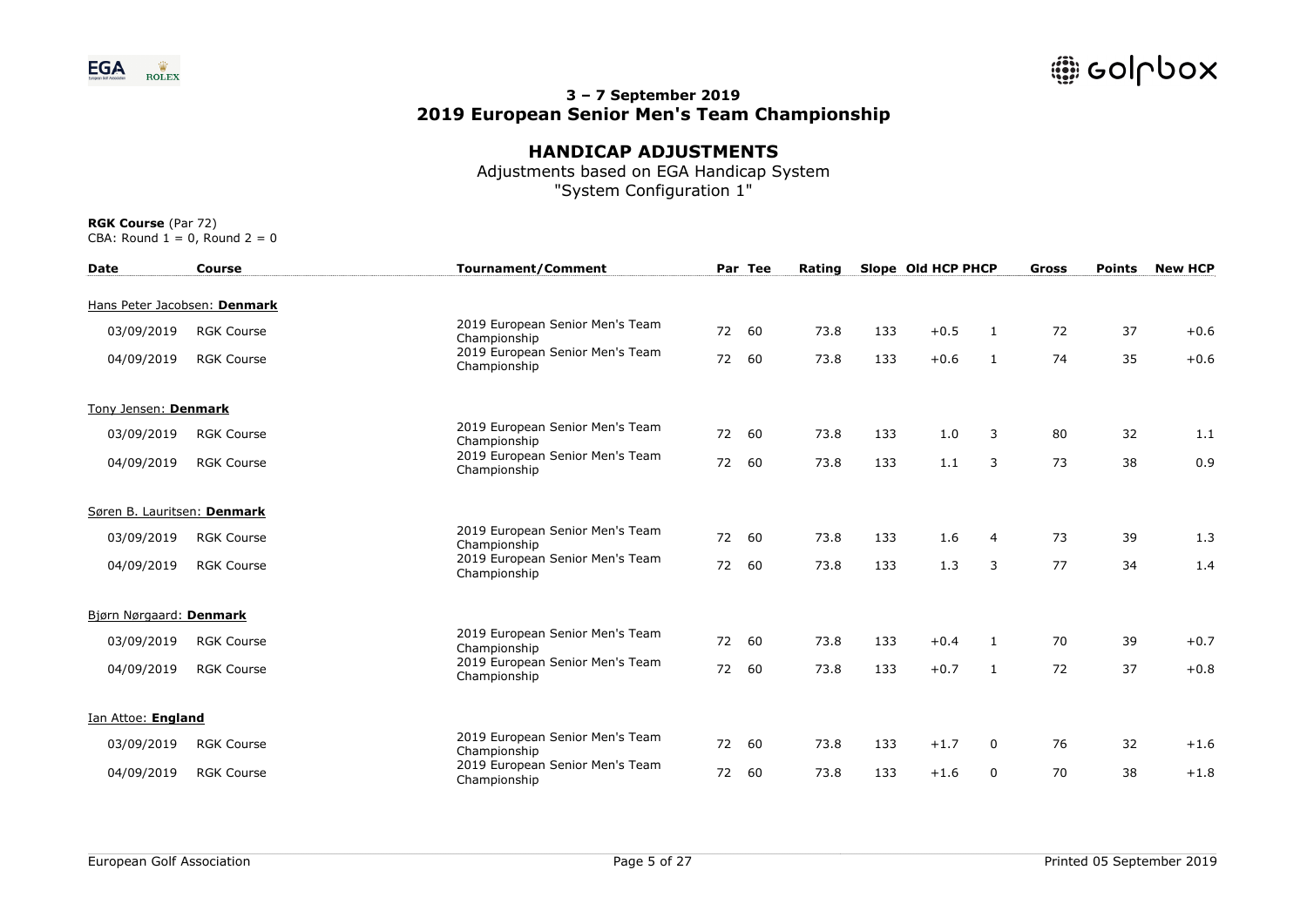

# **HANDICAP ADJUSTMENTS**

Adjustments based on EGA Handicap System "System Configuration 1"

| <b>Date</b>             | <b>Course</b>     | <b>Tournament/Comment</b>                       |       | Par Tee | Rating |     | Slope Old HCP PHCP |              | Gross | <b>Points</b> | <b>New HCP</b> |
|-------------------------|-------------------|-------------------------------------------------|-------|---------|--------|-----|--------------------|--------------|-------|---------------|----------------|
| Rich Jones: England     |                   |                                                 |       |         |        |     |                    |              |       |               |                |
| 03/09/2019              | <b>RGK Course</b> | 2019 European Senior Men's Team<br>Championship | 72    | 60      | 73.8   | 133 | $+0.7$             | 1            | 72    | 37            | $+0.8$         |
| 04/09/2019              | <b>RGK Course</b> | 2019 European Senior Men's Team<br>Championship | 72    | 60      | 73.8   | 133 | $+0.8$             | $\mathbf{1}$ | 80    | 29            | $+0.7$         |
| Rupert Kellock: England |                   |                                                 |       |         |        |     |                    |              |       |               |                |
| 03/09/2019              | <b>RGK Course</b> | 2019 European Senior Men's Team<br>Championship | 72    | 60      | 73.8   | 133 | $+1.7$             | 0            | 74    | 34            | $+1.6$         |
| 04/09/2019              | <b>RGK Course</b> | 2019 European Senior Men's Team<br>Championship | 72    | 60      | 73.8   | 133 | $+1.6$             | 0            | 79    | 29            | $+1.5$         |
| Alan Mew: England       |                   |                                                 |       |         |        |     |                    |              |       |               |                |
| 03/09/2019              | <b>RGK Course</b> | 2019 European Senior Men's Team<br>Championship | 72 60 |         | 73.8   | 133 | $+0.6$             | 1            | 78    | 32            | $+0.5$         |
| 04/09/2019              | <b>RGK Course</b> | 2019 European Senior Men's Team<br>Championship | 72 60 |         | 73.8   | 133 | $+0.5$             | 1            | 72    | 37            | $+0.6$         |
| Richard Norton: England |                   |                                                 |       |         |        |     |                    |              |       |               |                |
| 03/09/2019              | <b>RGK Course</b> | 2019 European Senior Men's Team<br>Championship | 72    | 60      | 73.8   | 133 | $+1.9$             | $\Omega$     | 74    | 34            | $+1.8$         |
| 04/09/2019              | <b>RGK Course</b> | 2019 European Senior Men's Team<br>Championship | 72    | 60      | 73.8   | 133 | $+1.8$             | $\mathbf 0$  | 75    | 33            | $+1.7$         |
| Paul Wharton: England   |                   |                                                 |       |         |        |     |                    |              |       |               |                |
| 03/09/2019              | <b>RGK Course</b> | 2019 European Senior Men's Team<br>Championship | 72    | 60      | 73.8   | 133 | $+1.2$             | 0            | 72    | 36            | $+1.2$         |
| 04/09/2019              | <b>RGK Course</b> | 2019 European Senior Men's Team<br>Championship | 72    | 60      | 73.8   | 133 | $+1.2$             | $\Omega$     | 70    | 38            | $+1.4$         |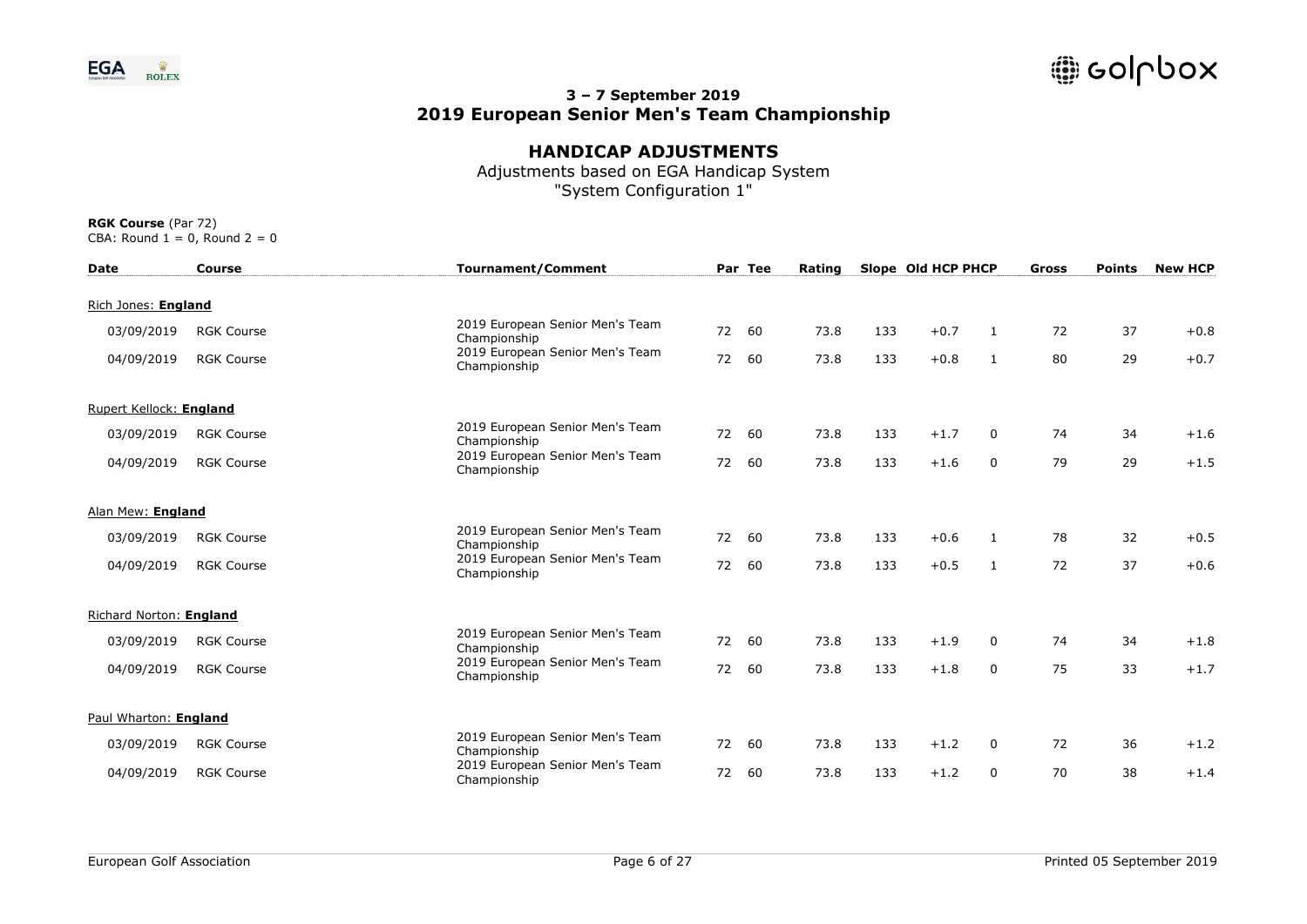

## **HANDICAP ADJUSTMENTS**

Adjustments based on EGA Handicap System "System Configuration 1"

| <b>Date</b>             | Course            | <b>Tournament/Comment</b>                       |       | Par Tee | Rating |     | Slope Old HCP PHCP |                | Gross | <b>Points</b> | <b>New HCP</b> |
|-------------------------|-------------------|-------------------------------------------------|-------|---------|--------|-----|--------------------|----------------|-------|---------------|----------------|
| Jukka Lehtonen: Finland |                   |                                                 |       |         |        |     |                    |                |       |               |                |
| 03/09/2019              | <b>RGK Course</b> | 2019 European Senior Men's Team<br>Championship | 72 60 |         | 73.8   | 133 | 0.9                | 3              | 73    | 38            | 0.7            |
| 04/09/2019              | <b>RGK Course</b> | 2019 European Senior Men's Team<br>Championship | 72    | 60      | 73.8   | 133 | 0.7                | 3              | 75    | 36            | 0.7            |
| Matti Moilanen: Finland |                   |                                                 |       |         |        |     |                    |                |       |               |                |
| 03/09/2019              | <b>RGK Course</b> | 2019 European Senior Men's Team<br>Championship | 72    | 60      | 73.8   | 133 | 0.8                | 3              | 81    | 30            | 0.9            |
| 04/09/2019              | <b>RGK Course</b> | 2019 European Senior Men's Team<br>Championship | 72    | 60      | 73.8   | 133 | 0.9                | 3              | 80    | 31            | 1.0            |
| Mika Sandell: Finland   |                   |                                                 |       |         |        |     |                    |                |       |               |                |
| 03/09/2019              | <b>RGK Course</b> | 2019 European Senior Men's Team<br>Championship | 72 60 |         | 73.8   | 133 | 1.9                | 4              | 80    | 32            | 2.0            |
| 04/09/2019              | <b>RGK Course</b> | 2019 European Senior Men's Team<br>Championship | 72 60 |         | 73.8   | 133 | 2.0                | 4              | 83    | 29            | 2.1            |
| Leo Savonen: Finland    |                   |                                                 |       |         |        |     |                    |                |       |               |                |
| 03/09/2019              | <b>RGK Course</b> | 2019 European Senior Men's Team<br>Championship | 72 60 |         | 73.8   | 133 | 1.5                | 4              | 74    | 38            | 1.3            |
| 04/09/2019              | <b>RGK Course</b> | 2019 European Senior Men's Team<br>Championship | 72    | 60      | 73.8   | 133 | 1.3                | 3              | 77    | 34            | 1.4            |
| Juha Selin: Finland     |                   |                                                 |       |         |        |     |                    |                |       |               |                |
| 03/09/2019              | <b>RGK Course</b> | 2019 European Senior Men's Team<br>Championship | 72    | 60      | 73.8   | 133 | 1.6                | $\overline{4}$ | 82    | 30            | 1.7            |
| 04/09/2019              | <b>RGK Course</b> | 2019 European Senior Men's Team<br>Championship | 72    | 60      | 73.8   | 133 | 1.7                | 4              | 83    | 29            | 1.8            |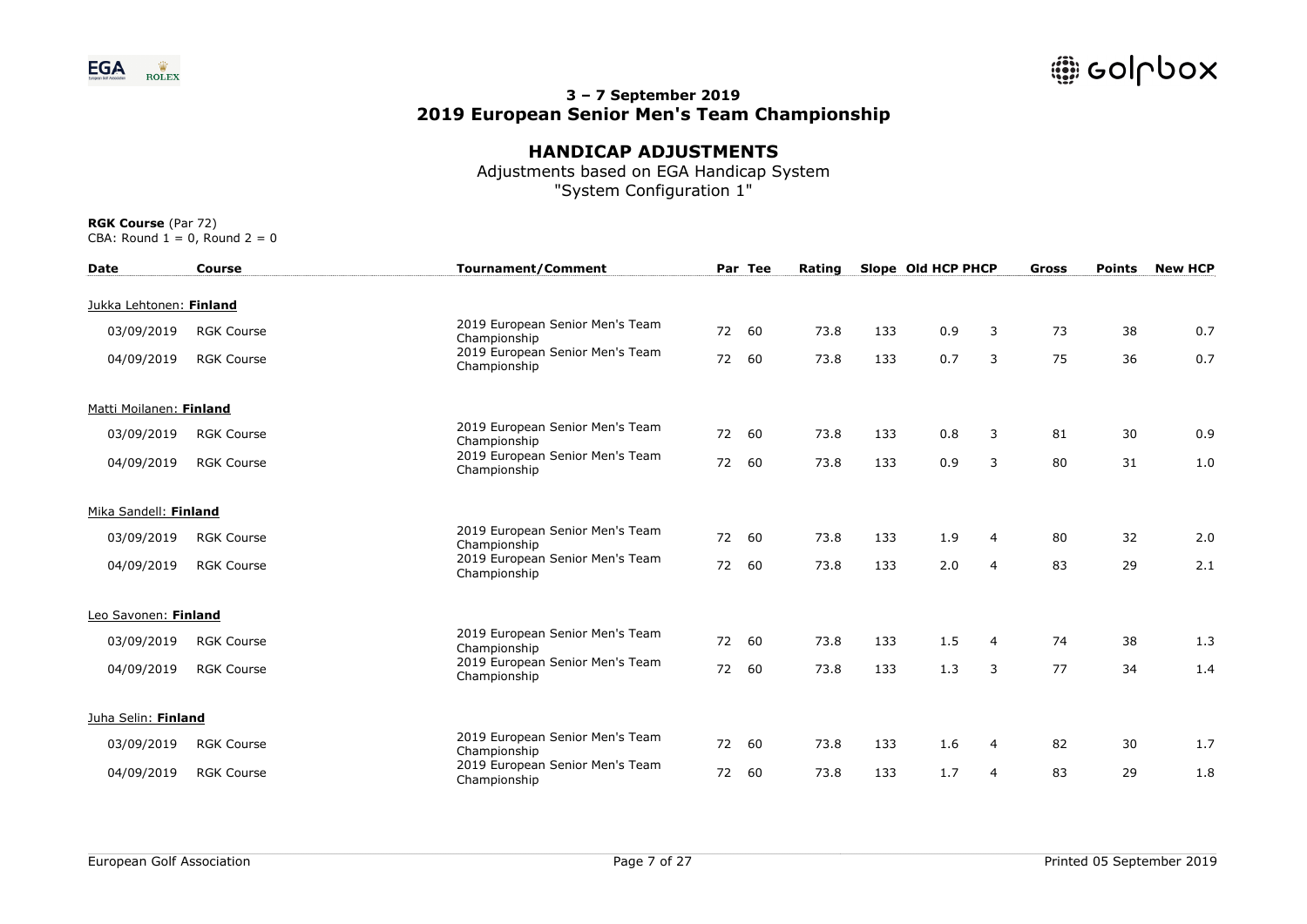

## **HANDICAP ADJUSTMENTS**

Adjustments based on EGA Handicap System "System Configuration 1"

| <b>Date</b>             | Course            |              | <b>Tournament/Comment</b>       |    | Par Tee | Rating |     | Slope Old HCP PHCP |                | Gross | <b>Points</b> | <b>New HCP</b> |
|-------------------------|-------------------|--------------|---------------------------------|----|---------|--------|-----|--------------------|----------------|-------|---------------|----------------|
| Ari Vauhkonen: Finland  |                   |              |                                 |    |         |        |     |                    |                |       |               |                |
| 03/09/2019              | <b>RGK Course</b> | Championship | 2019 European Senior Men's Team | 72 | 60      | 73.8   | 133 | 1.2                | 3              | 77    | 34            | 1.3            |
| 04/09/2019              | <b>RGK Course</b> | Championship | 2019 European Senior Men's Team | 72 | 60      | 73.8   | 133 | 1.3                | 3              | 77    | 34            | 1.4            |
| Thierry Bacquet: France |                   |              |                                 |    |         |        |     |                    |                |       |               |                |
| 03/09/2019              | <b>RGK Course</b> | Championship | 2019 European Senior Men's Team | 72 | 60      | 73.8   | 133 | 2.5                | 5              | 86    | 28            | 2.6            |
| 04/09/2019              | <b>RGK Course</b> | Championship | 2019 European Senior Men's Team | 72 | 60      | 73.8   | 133 | 2.6                | 5              | 86    | 28            | 2.7            |
| Arnaud Bonhomme: France |                   |              |                                 |    |         |        |     |                    |                |       |               |                |
| 03/09/2019              | <b>RGK Course</b> | Championship | 2019 European Senior Men's Team |    | 72 60   | 73.8   | 133 | 2.2                | 4              | 78    | 34            | 2.3            |
| 04/09/2019              | <b>RGK Course</b> | Championship | 2019 European Senior Men's Team |    | 72 60   | 73.8   | 133 | 2.3                | 5              | 80    | 33            | 2.4            |
| Olivier Dupas: France   |                   |              |                                 |    |         |        |     |                    |                |       |               |                |
| 03/09/2019              | <b>RGK Course</b> | Championship | 2019 European Senior Men's Team | 72 | 60      | 73.8   | 133 | $+0.3$             | -1             | 71    | 38            | $+0.5$         |
| 04/09/2019              | <b>RGK Course</b> | Championship | 2019 European Senior Men's Team | 72 | 60      | 73.8   | 133 | $+0.5$             | 1              | 74    | 35            | $+0.5$         |
| Pascal Grizot: France   |                   |              |                                 |    |         |        |     |                    |                |       |               |                |
| 03/09/2019              | <b>RGK Course</b> | Championship | 2019 European Senior Men's Team | 72 | 60      | 73.8   | 133 | $+0.2$             | $\overline{2}$ | 80    | 30            | $+0.1$         |
| 04/09/2019              | <b>RGK Course</b> | Championship | 2019 European Senior Men's Team | 72 | 60      | 73.8   | 133 | $+0.1$             | $\overline{2}$ | 84    | 28            | 0.0            |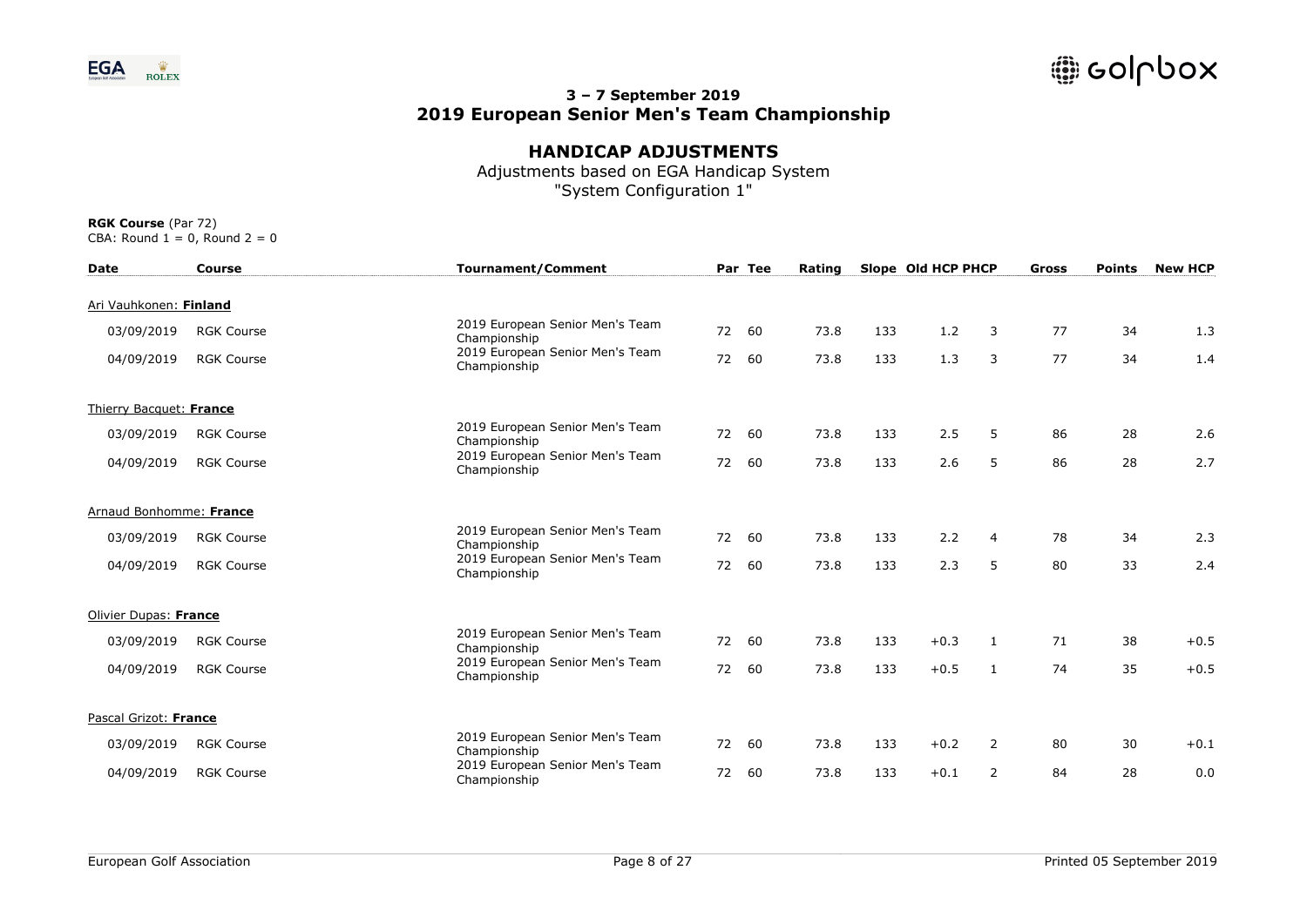

# **HANDICAP ADJUSTMENTS**

Adjustments based on EGA Handicap System "System Configuration 1"

| <b>Date</b>                 | <b>Course</b>     | <b>Tournament/Comment</b>                       |    | Par Tee | Rating |     | Slope Old HCP PHCP |                | Gross | <b>Points</b> | <b>New HCP</b> |
|-----------------------------|-------------------|-------------------------------------------------|----|---------|--------|-----|--------------------|----------------|-------|---------------|----------------|
| Francois Illouz: France     |                   |                                                 |    |         |        |     |                    |                |       |               |                |
| 03/09/2019                  | <b>RGK Course</b> | 2019 European Senior Men's Team<br>Championship | 72 | 60      | 73.8   | 133 | $+0.1$             | 2              | 74    | 36            | $+0.1$         |
| 04/09/2019                  | <b>RGK Course</b> | 2019 European Senior Men's Team<br>Championship | 72 | 60      | 73.8   | 133 | $+0.1$             | 2              | 70    | 40            | $+0.5$         |
| Pierre Loumaigne: France    |                   |                                                 |    |         |        |     |                    |                |       |               |                |
| 03/09/2019                  | <b>RGK Course</b> | 2019 European Senior Men's Team<br>Championship | 72 | 60      | 73.8   | 133 | 0.8                | 3              | 79    | 33            | 0.9            |
| 04/09/2019                  | <b>RGK Course</b> | 2019 European Senior Men's Team<br>Championship | 72 | 60      | 73.8   | 133 | 0.9                | 3              | 78    | 33            | 1.0            |
| Rainer Dr. Goedeke: Germany |                   |                                                 |    |         |        |     |                    |                |       |               |                |
| 03/09/2019                  | <b>RGK Course</b> | 2019 European Senior Men's Team<br>Championship |    | 72 60   | 73.8   | 133 | 1.6                | 4              | 77    | 35            | 1.6            |
| 04/09/2019                  | <b>RGK Course</b> | 2019 European Senior Men's Team<br>Championship |    | 72 60   | 73.8   | 133 | 1.6                | 4              | 80    | 32            | 1.7            |
| Thomas Fili: Germany        |                   |                                                 |    |         |        |     |                    |                |       |               |                |
| 03/09/2019                  | <b>RGK Course</b> | 2019 European Senior Men's Team<br>Championship | 72 | 60      | 73.8   | 133 | 2.0                | 4              | 78    | 34            | 2.1            |
| 04/09/2019                  | <b>RGK Course</b> | 2019 European Senior Men's Team<br>Championship | 72 | 60      | 73.8   | 133 | 2.1                | $\overline{4}$ | 77    | 35            | 2.1            |
| Thomas Krieger: Germany     |                   |                                                 |    |         |        |     |                    |                |       |               |                |
| 03/09/2019                  | <b>RGK Course</b> | 2019 European Senior Men's Team<br>Championship | 72 | 60      | 73.8   | 133 | $+1.3$             | 0              | 73    | 35            | $+1.3$         |
| 04/09/2019                  | <b>RGK Course</b> | 2019 European Senior Men's Team<br>Championship | 72 | 60      | 73.8   | 133 | $+1.3$             | 0              | 77    | 31            | $+1.2$         |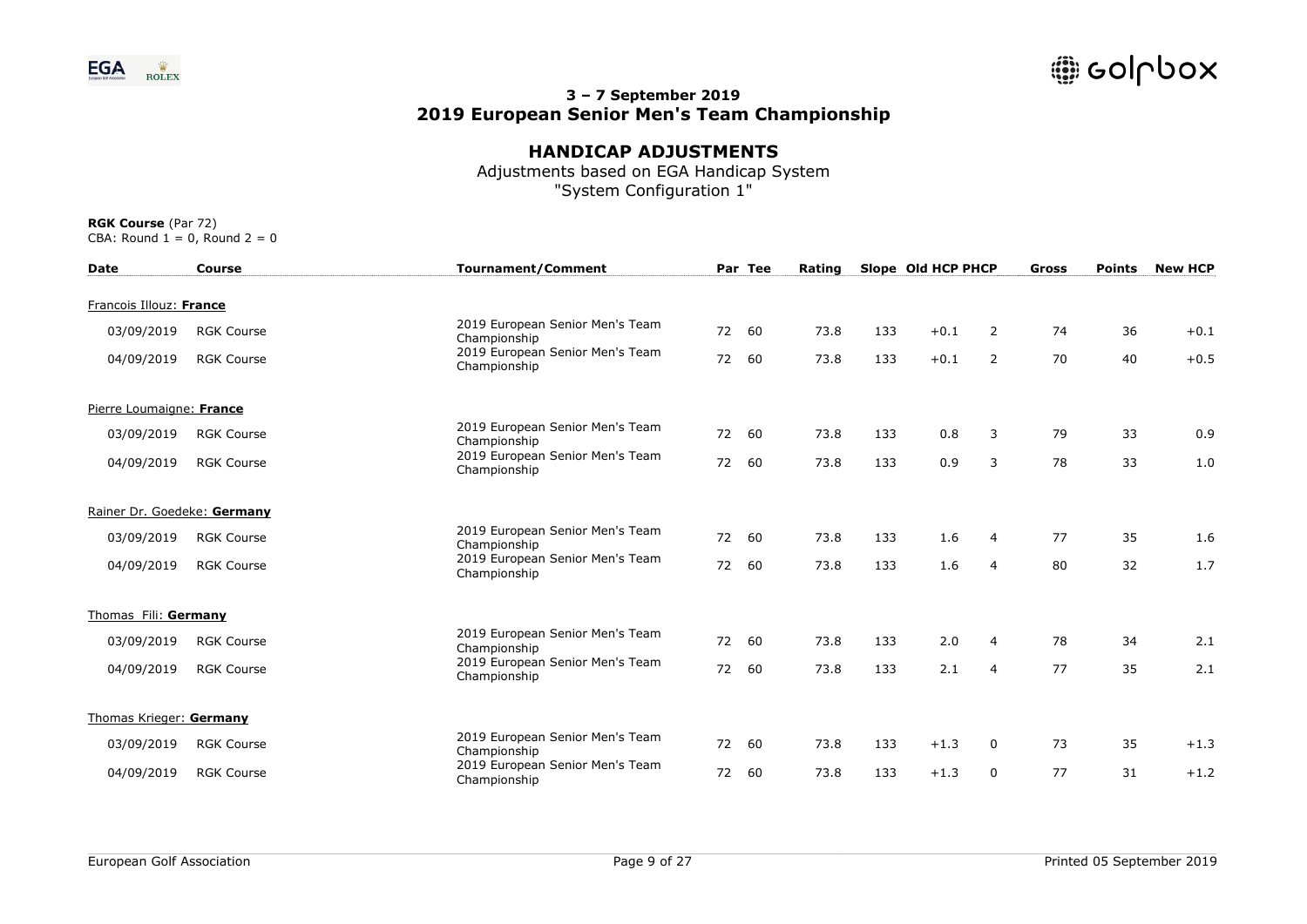

# **HANDICAP ADJUSTMENTS**

Adjustments based on EGA Handicap System "System Configuration 1"

| <b>Date</b>                 | <b>Course</b>                   | <b>Tournament/Comment</b>                       |       | Par Tee | Rating |     | Slope Old HCP PHCP |                | Gross | <b>Points</b> | <b>New HCP</b> |
|-----------------------------|---------------------------------|-------------------------------------------------|-------|---------|--------|-----|--------------------|----------------|-------|---------------|----------------|
| Stefan Sachs: Germany       |                                 |                                                 |       |         |        |     |                    |                |       |               |                |
| 03/09/2019                  | <b>RGK Course</b>               | 2019 European Senior Men's Team<br>Championship | 72    | 60      | 73.8   | 133 | 1.3                | 3              | 76    | 35            | 1.3            |
| 04/09/2019                  | <b>RGK Course</b>               | 2019 European Senior Men's Team<br>Championship | 72    | 60      | 73.8   | 133 | 1.3                | 3              | 74    | 37            | 1.2            |
| Ekkehart Schieffer: Germany |                                 |                                                 |       |         |        |     |                    |                |       |               |                |
| 03/09/2019                  | <b>RGK Course</b>               | 2019 European Senior Men's Team<br>Championship | 72    | 60      | 73.8   | 133 | 1.4                | 3              | 75    | 36            | 1.4            |
| 04/09/2019                  | <b>RGK Course</b>               | 2019 European Senior Men's Team<br>Championship | 72    | 60      | 73.8   | 133 | 1.4                | 3              | 77    | 35            | 1.4            |
| Ulrich Schulte: Germany     |                                 |                                                 |       |         |        |     |                    |                |       |               |                |
| 03/09/2019                  | <b>RGK Course</b>               | 2019 European Senior Men's Team<br>Championship | 72    | 60      | 73.8   | 133 | 0.3                | 2              | 77    | 33            | 0.4            |
| 04/09/2019                  | <b>RGK Course</b>               | 2019 European Senior Men's Team<br>Championship | 72 60 |         | 73.8   | 133 | 0.4                | 2              | 75    | 35            | 0.4            |
|                             | Sigurdur Adalsteinsson: Iceland |                                                 |       |         |        |     |                    |                |       |               |                |
| 03/09/2019                  | <b>RGK Course</b>               | 2019 European Senior Men's Team<br>Championship | 72    | 60      | 73.8   | 133 | 4.5                | $\overline{7}$ | 81    | 34            | 4.5            |
| 04/09/2019                  | <b>RGK Course</b>               | 2019 European Senior Men's Team<br>Championship | 72    | 60      | 73.8   | 133 | 4.5                | $\overline{7}$ | 83    | 33            | 4.6            |
| Gudmundur Arason: Iceland   |                                 |                                                 |       |         |        |     |                    |                |       |               |                |
| 03/09/2019                  | <b>RGK Course</b>               | 2019 European Senior Men's Team<br>Championship | 72    | 60      | 73.8   | 133 | 2.3                | 5              | 77    | 37            | 2.2            |
| 04/09/2019                  | <b>RGK Course</b>               | 2019 European Senior Men's Team<br>Championship | 72    | 60      | 73.8   | 133 | 2.2                | 4              | 84    | 28            | 2.3            |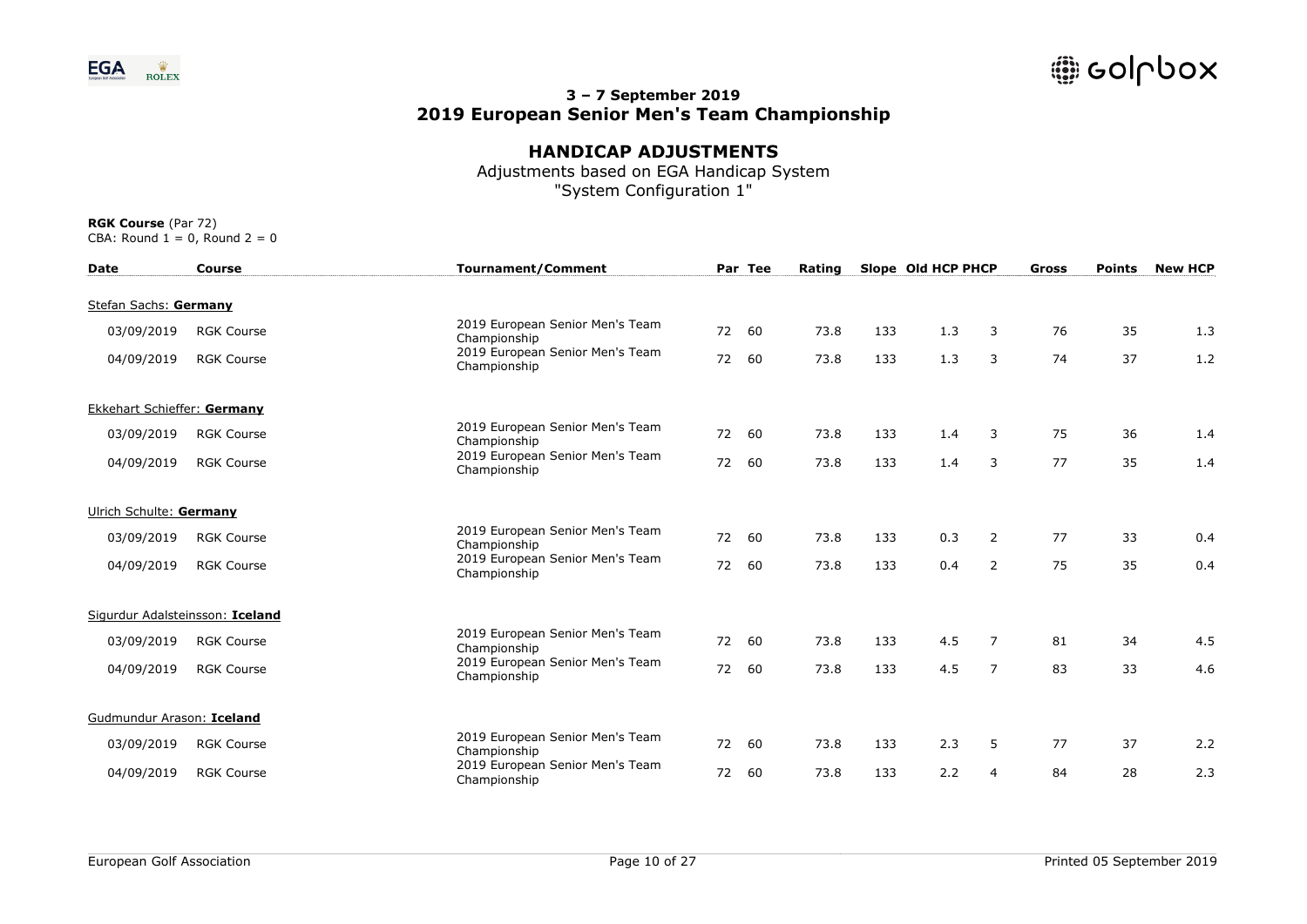

# **HANDICAP ADJUSTMENTS**

Adjustments based on EGA Handicap System "System Configuration 1"

| <b>Date</b>                    | Course                             | <b>Tournament/Comment</b>                       |    | Par Tee | Rating |     | Slope Old HCP PHCP |                | Gross | <b>Points</b> | <b>New HCP</b> |
|--------------------------------|------------------------------------|-------------------------------------------------|----|---------|--------|-----|--------------------|----------------|-------|---------------|----------------|
| Sigurion Arnarsson: Iceland    |                                    |                                                 |    |         |        |     |                    |                |       |               |                |
| 03/09/2019                     | <b>RGK Course</b>                  | 2019 European Senior Men's Team<br>Championship | 72 | 60      | 73.8   | 133 | 2.6                | 5              | 78    | 35            | 2.6            |
| 04/09/2019                     | <b>RGK Course</b>                  | 2019 European Senior Men's Team<br>Championship | 72 | 60      | 73.8   | 133 | 2.6                | 5              | 80    | 33            | 2.7            |
| Einar Long: Iceland            |                                    |                                                 |    |         |        |     |                    |                |       |               |                |
| 03/09/2019                     | <b>RGK Course</b>                  | 2019 European Senior Men's Team<br>Championship | 72 | 60      | 73.8   | 133 | 2.0                | 4              | 86    | 27            | 2.1            |
| 04/09/2019                     | <b>RGK Course</b>                  | 2019 European Senior Men's Team<br>Championship | 72 | 60      | 73.8   | 133 | 2.1                | $\overline{4}$ | 84    | 29            | 2.2            |
| Frans Pall Sigurdsson: Iceland |                                    |                                                 |    |         |        |     |                    |                |       |               |                |
| 03/09/2019                     | <b>RGK Course</b>                  | 2019 European Senior Men's Team<br>Championship |    | 72 60   | 73.8   | 133 | 2.7                | 5              | 74    | 39            | 2.4            |
| 04/09/2019                     | <b>RGK Course</b>                  | 2019 European Senior Men's Team<br>Championship | 72 | 60      | 73.8   | 133 | 2.4                | 5              | 81    | 32            | 2.5            |
|                                | Tryggvi Valtyr Traustason: Iceland |                                                 |    |         |        |     |                    |                |       |               |                |
| 03/09/2019                     | <b>RGK Course</b>                  | 2019 European Senior Men's Team<br>Championship | 72 | 60      | 73.8   | 133 | 1.7                | 4              | 78    | 35            | 1.7            |
| 04/09/2019                     | <b>RGK Course</b>                  | 2019 European Senior Men's Team<br>Championship | 72 | 60      | 73.8   | 133 | 1.7                | $\overline{4}$ | 82    | 30            | 1.8            |
| Karl Bornemann: Ireland        |                                    |                                                 |    |         |        |     |                    |                |       |               |                |
| 03/09/2019                     | <b>RGK Course</b>                  | 2019 European Senior Men's Team<br>Championship | 72 | 60      | 73.8   | 133 | 0.1                | 2              | 76    | 34            | 0.2            |
| 04/09/2019                     | <b>RGK Course</b>                  | 2019 European Senior Men's Team<br>Championship | 72 | 60      | 73.8   | 133 | 0.2                | $\overline{2}$ | 72    | 38            | 0.0            |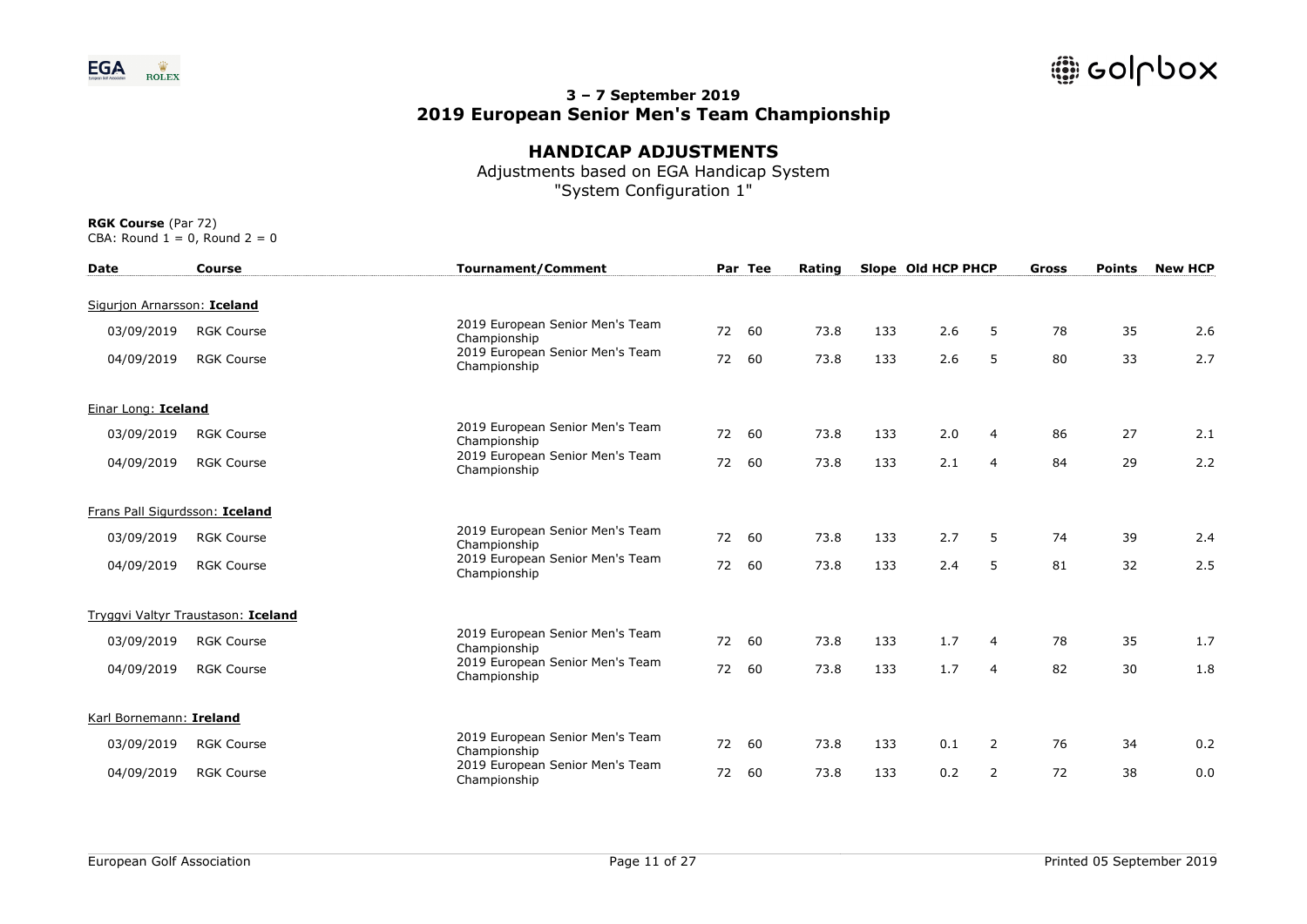

# **HANDICAP ADJUSTMENTS**

Adjustments based on EGA Handicap System "System Configuration 1"

| <b>Date</b>            | <b>Course</b>     | <b>Tournament/Comment</b>                       |       | Par Tee | Rating |     | Slope Old HCP PHCP |          | <b>Gross</b> | <b>Points</b> | <b>New HCP</b> |
|------------------------|-------------------|-------------------------------------------------|-------|---------|--------|-----|--------------------|----------|--------------|---------------|----------------|
| Jim Carvill: Ireland   |                   |                                                 |       |         |        |     |                    |          |              |               |                |
| 03/09/2019             | <b>RGK Course</b> | 2019 European Senior Men's Team<br>Championship | 72    | 60      | 73.8   | 133 | $+2.4$             | $-1$     | 73           | 34            | $+2.3$         |
| 04/09/2019             | <b>RGK Course</b> | 2019 European Senior Men's Team<br>Championship | 72    | 60      | 73.8   | 133 | $+2.3$             | $-1$     | 162          | 0             | $+2.2$         |
| Alan Condren: Ireland  |                   |                                                 |       |         |        |     |                    |          |              |               |                |
| 03/09/2019             | <b>RGK Course</b> | 2019 European Senior Men's Team<br>Championship | 72    | 60      | 73.8   | 133 | $+2.4$             | $-1$     | 71           | 36            | $+2.4$         |
| 04/09/2019             | <b>RGK Course</b> | 2019 European Senior Men's Team<br>Championship | 72    | 60      | 73.8   | 133 | $+2.4$             | $-1$     | 73           | 34            | $+2.3$         |
| Steven Graham: Ireland |                   |                                                 |       |         |        |     |                    |          |              |               |                |
| 03/09/2019             | <b>RGK Course</b> | 2019 European Senior Men's Team<br>Championship | 72 60 |         | 73.8   | 133 | $+1.3$             | $\Omega$ | 73           | 35            | $+1.3$         |
| 04/09/2019             | <b>RGK Course</b> | 2019 European Senior Men's Team<br>Championship | 72 60 |         | 73.8   | 133 | $+1.3$             | 0        | 77           | 31            | $+1.2$         |
| John O'Brien: Ireland  |                   |                                                 |       |         |        |     |                    |          |              |               |                |
| 03/09/2019             | <b>RGK Course</b> | 2019 European Senior Men's Team<br>Championship | 72    | 60      | 73.8   | 133 | $+1.1$             | 1        | 73           | 36            | $+1.1$         |
| 04/09/2019             | <b>RGK Course</b> | 2019 European Senior Men's Team<br>Championship | 72    | 60      | 73.8   | 133 | $+1.1$             | 1        | 74           | 35            | $+1.1$         |
| Peter Sheehan: Ireland |                   |                                                 |       |         |        |     |                    |          |              |               |                |
| 03/09/2019             | <b>RGK Course</b> | 2019 European Senior Men's Team<br>Championship | 72    | 60      | 73.8   | 133 | $+0.7$             | 1        | 74           | 35            | $+0.7$         |
| 04/09/2019             | <b>RGK Course</b> | 2019 European Senior Men's Team<br>Championship | 72    | 60      | 73.8   | 133 | $+0.7$             | 1        | 70           | 39            | $+1.0$         |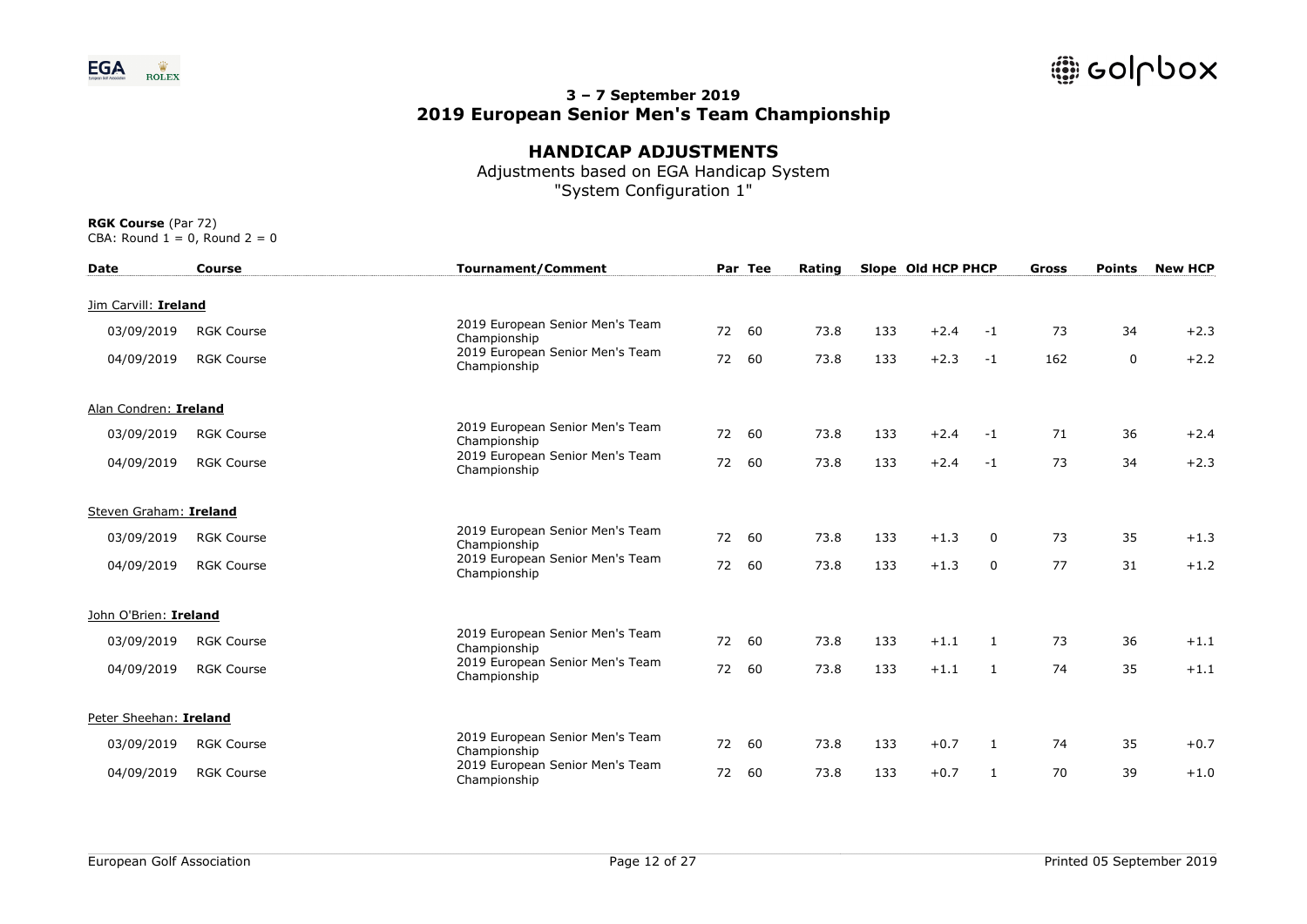

# **HANDICAP ADJUSTMENTS**

Adjustments based on EGA Handicap System "System Configuration 1"

| <b>Date</b>             | <b>Course</b>     | <b>Tournament/Comment</b>                       |       | Par Tee | Rating |     | Slope Old HCP PHCP |                | <b>Gross</b> | <b>Points</b> | <b>New HCP</b> |
|-------------------------|-------------------|-------------------------------------------------|-------|---------|--------|-----|--------------------|----------------|--------------|---------------|----------------|
| Marco Bellini: Italy    |                   |                                                 |       |         |        |     |                    |                |              |               |                |
| 03/09/2019              | <b>RGK Course</b> | 2019 European Senior Men's Team<br>Championship | 72    | 60      | 73.8   | 133 | 0.6                | 3              | 71           | 40            | 0.2            |
| 04/09/2019              | <b>RGK Course</b> | 2019 European Senior Men's Team<br>Championship | 72    | 60      | 73.8   | 133 | 0.2                | 2              | 76           | 34            | 0.3            |
| Gianluca Bolla: Italy   |                   |                                                 |       |         |        |     |                    |                |              |               |                |
| 03/09/2019              | <b>RGK Course</b> | 2019 European Senior Men's Team<br>Championship | 72    | 60      | 73.8   | 133 | $+0.8$             | $\mathbf{1}$   | 75           | 34            | $+0.7$         |
| 04/09/2019              | <b>RGK Course</b> | 2019 European Senior Men's Team<br>Championship | 72    | 60      | 73.8   | 133 | $+0.7$             | $\mathbf{1}$   | 78           | 31            | $+0.6$         |
| Filippo Cleaici: Italy  |                   |                                                 |       |         |        |     |                    |                |              |               |                |
| 03/09/2019              | <b>RGK Course</b> | 2019 European Senior Men's Team<br>Championship | 72 60 |         | 73.8   | 133 | $+1.0$             | 1              | 76           | 33            | $+0.9$         |
| 04/09/2019              | <b>RGK Course</b> | 2019 European Senior Men's Team<br>Championship |       | 72 60   | 73.8   | 133 | $+0.9$             | 1              | 77           | 33            | $+0.8$         |
| Massimo Franco: Italy   |                   |                                                 |       |         |        |     |                    |                |              |               |                |
| 03/09/2019              | <b>RGK Course</b> | 2019 European Senior Men's Team<br>Championship | 72    | 60      | 73.8   | 133 | 0.7                | 3              | 72           | 39            | 0.4            |
| 04/09/2019              | <b>RGK Course</b> | 2019 European Senior Men's Team<br>Championship | 72    | 60      | 73.8   | 133 | 0.4                | 2              | 77           | 33            | 0.5            |
| Marcello Grauban: Italy |                   |                                                 |       |         |        |     |                    |                |              |               |                |
| 03/09/2019              | <b>RGK Course</b> | 2019 European Senior Men's Team<br>Championship | 72    | 60      | 73.8   | 133 | 2.0                | 4              | 79           | 33            | 2.1            |
| 04/09/2019              | <b>RGK Course</b> | 2019 European Senior Men's Team<br>Championship | 72    | 60      | 73.8   | 133 | 2.1                | $\overline{4}$ | 78           | 36            | 2.1            |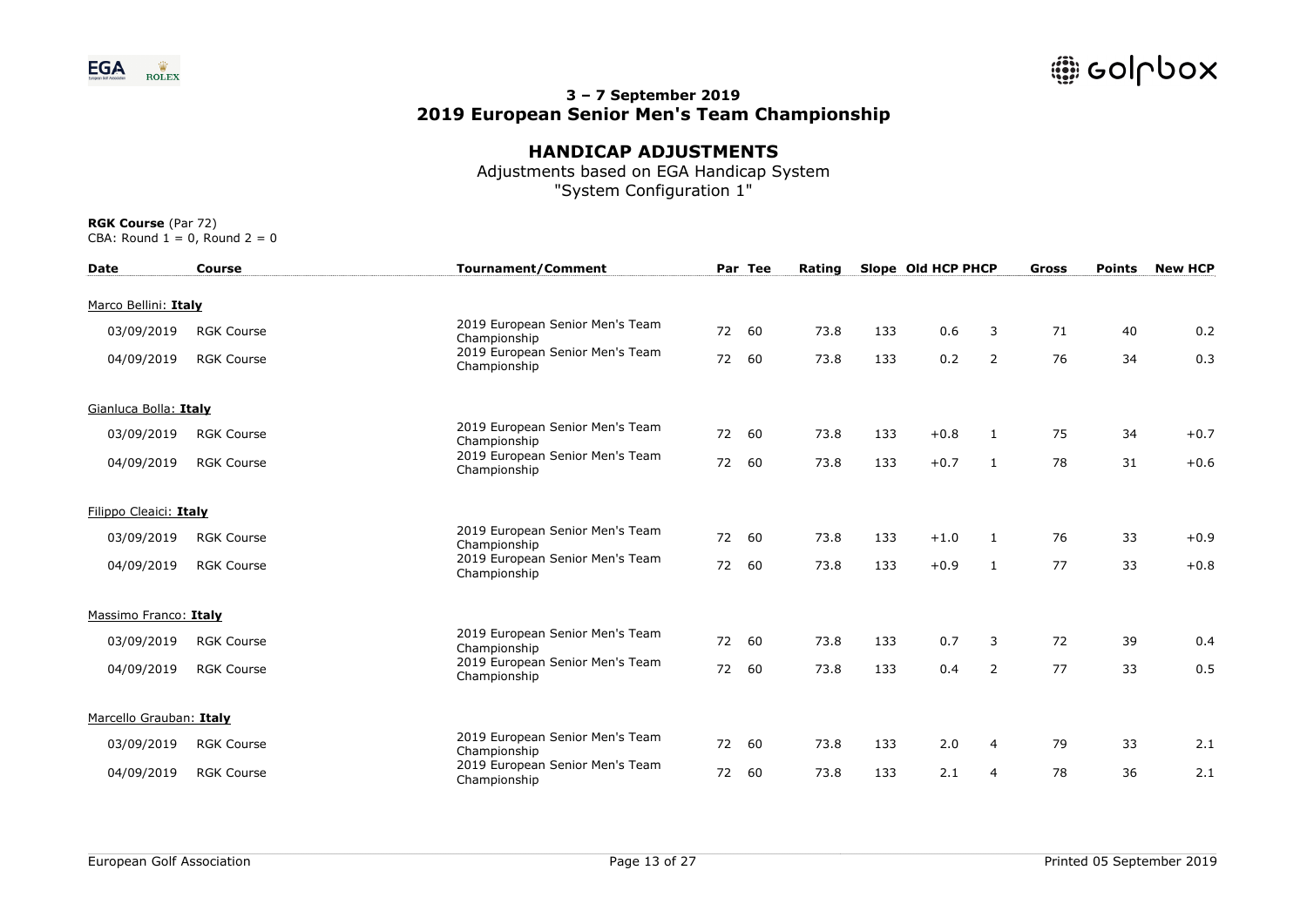

## **HANDICAP ADJUSTMENTS**

Adjustments based on EGA Handicap System "System Configuration 1"

| <b>Date</b>                     | <b>Course</b>     | <b>Tournament/Comment</b>                       |    | Par Tee | Rating |     | Slope Old HCP PHCP |                | Gross | <b>Points</b> | <b>New HCP</b> |
|---------------------------------|-------------------|-------------------------------------------------|----|---------|--------|-----|--------------------|----------------|-------|---------------|----------------|
| Vincenzo Sita: Italy            |                   |                                                 |    |         |        |     |                    |                |       |               |                |
| 03/09/2019                      | <b>RGK Course</b> | 2019 European Senior Men's Team<br>Championship | 72 | 60      | 73.8   | 133 | 1.6                | 4              | 80    | 32            | 1.7            |
| 04/09/2019                      | <b>RGK Course</b> | 2019 European Senior Men's Team<br>Championship | 72 | 60      | 73.8   | 133 | 1.7                | $\overline{4}$ | 80    | 32            | 1.8            |
| Valdas Bartusevičius: Lithuania |                   |                                                 |    |         |        |     |                    |                |       |               |                |
| 03/09/2019                      | <b>RGK Course</b> | 2019 European Senior Men's Team<br>Championship | 72 | 60      | 73.8   | 133 | 8.9                | 12             | 85    | 35            | 8.9            |
| 04/09/2019                      | <b>RGK Course</b> | 2019 European Senior Men's Team<br>Championship | 72 | 60      | 73.8   | 133 | 8.9                | 12             | 98    | 24            | 9.0            |
| Vytautas Bučas: Lithuania       |                   |                                                 |    |         |        |     |                    |                |       |               |                |
| 03/09/2019                      | <b>RGK Course</b> | 2019 European Senior Men's Team<br>Championship |    | 72 60   | 73.8   | 133 | 9.0                | 12             | 85    | 37            | 8.8            |
| 04/09/2019                      | <b>RGK Course</b> | 2019 European Senior Men's Team<br>Championship | 72 | 60      | 73.8   | 133 | 8.8                | 12             | 90    | 30            | 8.9            |
| Kestutis Jazbutis: Lithuania    |                   |                                                 |    |         |        |     |                    |                |       |               |                |
| 03/09/2019                      | <b>RGK Course</b> | 2019 European Senior Men's Team<br>Championship | 72 | 60      | 73.8   | 133 | 9.0                | 12             | 89    | 32            | 9.1            |
| 04/09/2019                      | <b>RGK Course</b> | 2019 European Senior Men's Team<br>Championship | 72 | 60      | 73.8   | 133 | 9.1                | 13             | 90    | 31            | 9.2            |
| Valdas Katkevičius: Lithuania   |                   |                                                 |    |         |        |     |                    |                |       |               |                |
| 03/09/2019                      | <b>RGK Course</b> | 2019 European Senior Men's Team<br>Championship | 72 | 60      | 73.8   | 133 | 8.2                | 11             | 96    | 26            | 8.3            |
| 04/09/2019                      | <b>RGK Course</b> | 2019 European Senior Men's Team<br>Championship | 72 | 60      | 73.8   | 133 | 8.3                | 12             | 86    | 34            | 8.3            |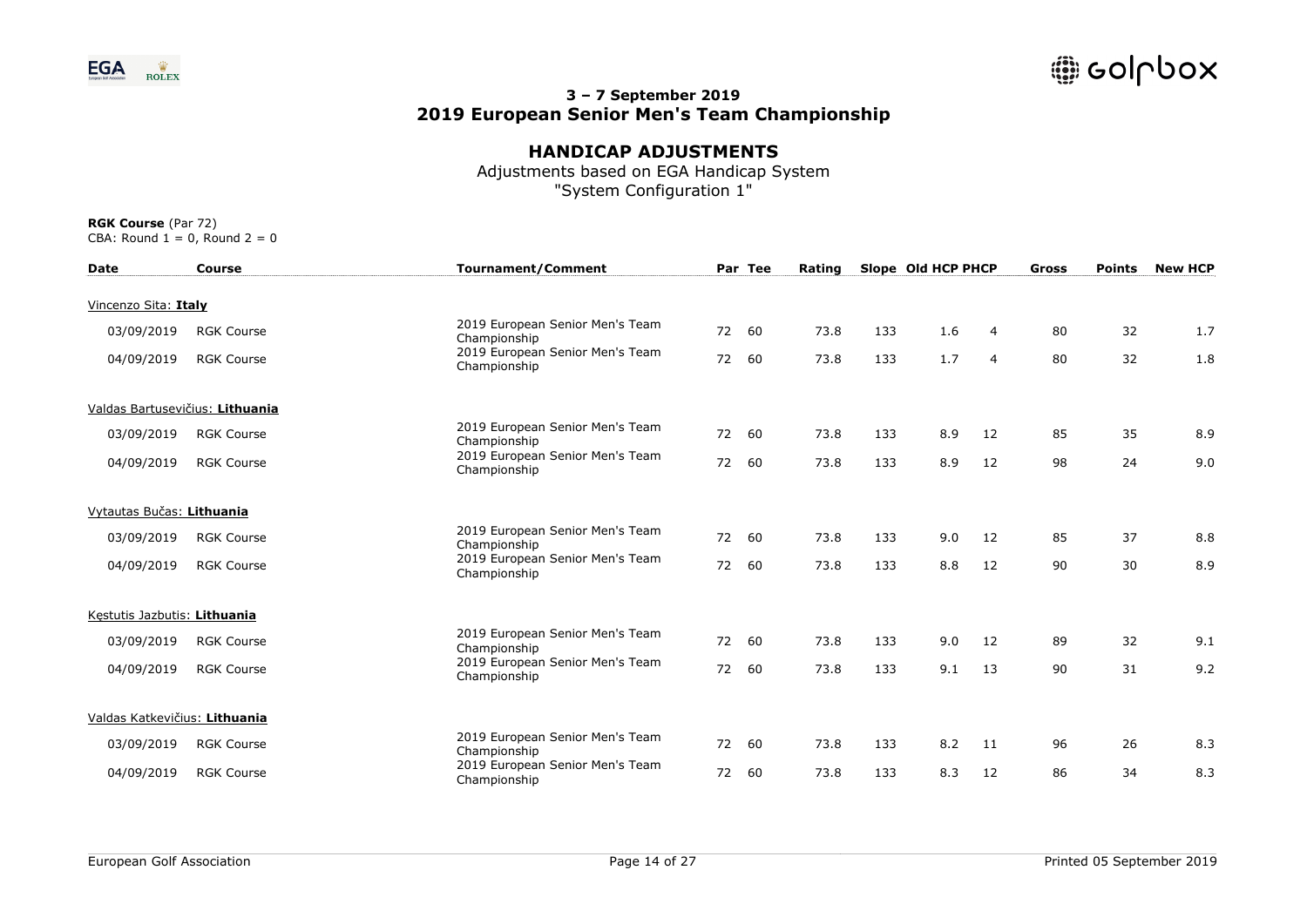

# **HANDICAP ADJUSTMENTS**

Adjustments based on EGA Handicap System "System Configuration 1"

| <b>Date</b>                 | Course                           | <b>Tournament/Comment</b>                       |    | Par Tee | Rating |     | Slope Old HCP PHCP |                | <b>Gross</b> | <b>Points</b> | <b>New HCP</b> |
|-----------------------------|----------------------------------|-------------------------------------------------|----|---------|--------|-----|--------------------|----------------|--------------|---------------|----------------|
|                             | Ričardas Maculevičius: Lithuania |                                                 |    |         |        |     |                    |                |              |               |                |
| 03/09/2019                  | <b>RGK Course</b>                | 2019 European Senior Men's Team<br>Championship | 72 | 60      | 73.8   | 133 | 7.1                | 10             | 91           | 28            | 7.2            |
| 04/09/2019                  | <b>RGK Course</b>                | 2019 European Senior Men's Team<br>Championship | 72 | 60      | 73.8   | 133 | 7.2                | 10             | 97           | 22            | 7.3            |
| Jonas Tamulis: Lithuania    |                                  |                                                 |    |         |        |     |                    |                |              |               |                |
| 03/09/2019                  | <b>RGK Course</b>                | 2019 European Senior Men's Team<br>Championship | 72 | 60      | 73.8   | 133 | 8.7                | 12             | 92           | 28            | 8.8            |
| 04/09/2019                  | <b>RGK Course</b>                | 2019 European Senior Men's Team<br>Championship | 72 | 60      | 73.8   | 133 | 8.8                | 12             | 89           | 31            | 8.9            |
| Georges Bast: Luxembourg    |                                  |                                                 |    |         |        |     |                    |                |              |               |                |
| 03/09/2019                  | <b>RGK Course</b>                | 2019 European Senior Men's Team<br>Championship |    | 72 60   | 73.8   | 133 | 4.5                | 7              | 86           | 29            | 4.6            |
| 04/09/2019                  | <b>RGK Course</b>                | 2019 European Senior Men's Team<br>Championship | 72 | 60      | 73.8   | 133 | 4.6                | $\overline{7}$ | 77           | 38            | 4.3            |
| Andrew Bruce: Luxembourg    |                                  |                                                 |    |         |        |     |                    |                |              |               |                |
| 03/09/2019                  | <b>RGK Course</b>                | 2019 European Senior Men's Team<br>Championship | 72 | 60      | 73.8   | 133 | 1.1                | 3              | 72           | 39            | 0.8            |
| 04/09/2019                  | <b>RGK Course</b>                | 2019 European Senior Men's Team<br>Championship | 72 | 60      | 73.8   | 133 | 0.8                | 3              | 77           | 34            | 0.9            |
| Marco Diederich: Luxembourg |                                  |                                                 |    |         |        |     |                    |                |              |               |                |
| 03/09/2019                  | <b>RGK Course</b>                | 2019 European Senior Men's Team<br>Championship | 72 | 60      | 73.8   | 133 | 4.5                | 7              | 80           | 35            | 4.5            |
| 04/09/2019                  | <b>RGK Course</b>                | 2019 European Senior Men's Team<br>Championship | 72 | 60      | 73.8   | 133 | 4.5                | $\overline{7}$ | 78           | 37            | 4.3            |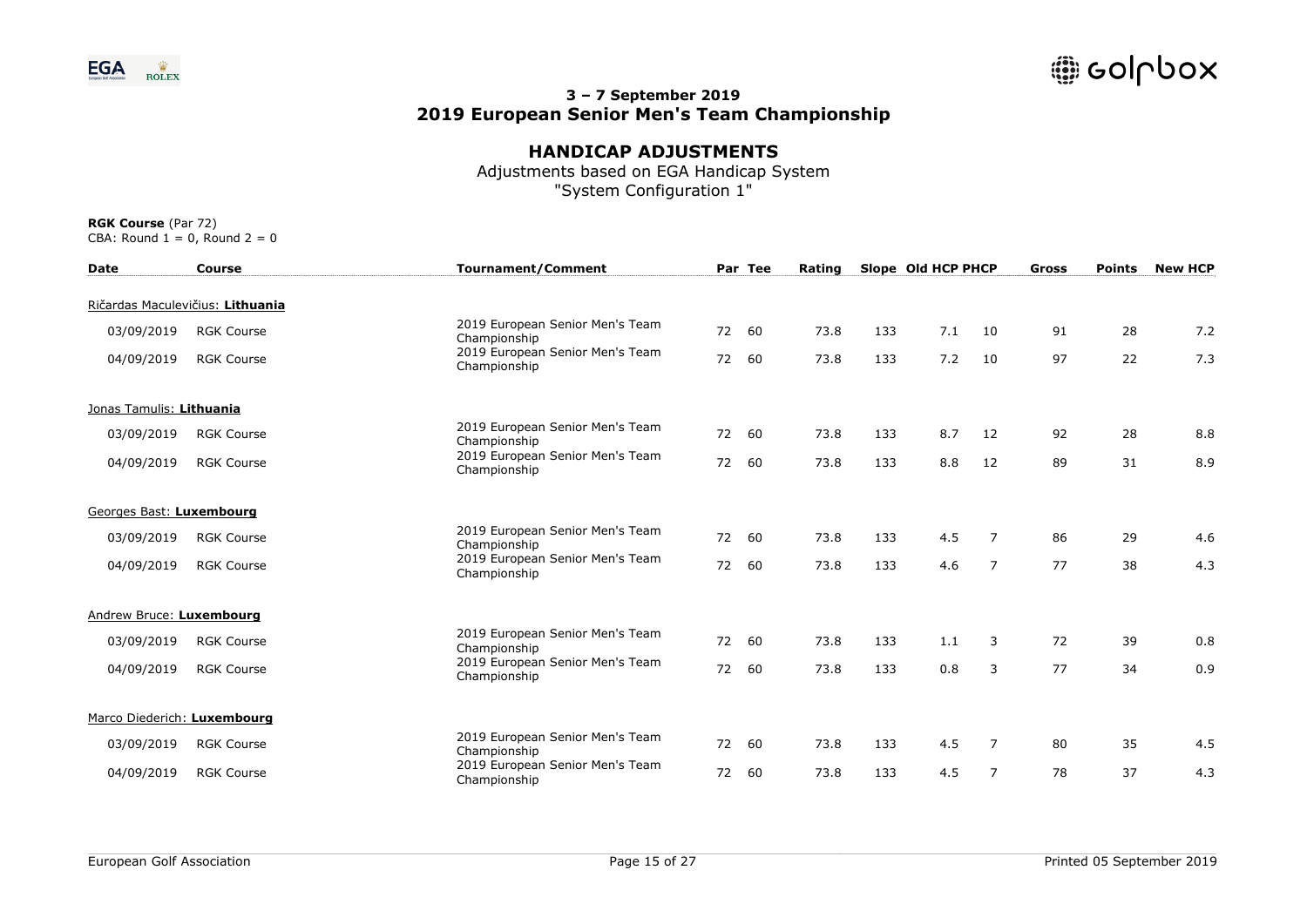

# **HANDICAP ADJUSTMENTS**

Adjustments based on EGA Handicap System "System Configuration 1"

| <b>Date</b>                    | <b>Course</b>                   | <b>Tournament/Comment</b>                       |    | Par Tee | Rating |     | Slope Old HCP PHCP |    | Gross | <b>Points</b> | <b>New HCP</b> |
|--------------------------------|---------------------------------|-------------------------------------------------|----|---------|--------|-----|--------------------|----|-------|---------------|----------------|
|                                | Jean-Marie Govaerts: Luxembourg |                                                 |    |         |        |     |                    |    |       |               |                |
| 03/09/2019                     | <b>RGK Course</b>               | 2019 European Senior Men's Team<br>Championship | 72 | 60      | 73.8   | 133 | 8.0                | 11 | 86    | 33            | 8.1            |
| 04/09/2019                     | <b>RGK Course</b>               | 2019 European Senior Men's Team<br>Championship | 72 | 60      | 73.8   | 133 | 8.1                | 11 | 87    | 32            | 8.2            |
| Rudy Scholer: Luxembourg       |                                 |                                                 |    |         |        |     |                    |    |       |               |                |
| 03/09/2019                     | <b>RGK Course</b>               | 2019 European Senior Men's Team<br>Championship | 72 | 60      | 73.8   | 133 | 6.0                | 9  | 91    | 27            | 6.1            |
| 04/09/2019                     | <b>RGK Course</b>               | 2019 European Senior Men's Team<br>Championship | 72 | 60      | 73.8   | 133 | 6.1                | 9  | 87    | 30            | 6.2            |
| Marc Toussaint: Luxembourg     |                                 |                                                 |    |         |        |     |                    |    |       |               |                |
| 03/09/2019                     | <b>RGK Course</b>               | 2019 European Senior Men's Team<br>Championship | 72 | 60      | 73.8   | 133 | 3.6                | 6  | 86    | 28            | 3.7            |
| 04/09/2019                     | <b>RGK Course</b>               | 2019 European Senior Men's Team<br>Championship | 72 | 60      | 73.8   | 133 | 3.7                | 6  | 86    | 28            | 3.8            |
| Jeroen Kamil: Netherlands      |                                 |                                                 |    |         |        |     |                    |    |       |               |                |
| 03/09/2019                     | <b>RGK Course</b>               | 2019 European Senior Men's Team<br>Championship | 72 | 60      | 73.8   | 133 | 2.6                | 5  | 78    | 35            | 2.6            |
| 04/09/2019                     | <b>RGK Course</b>               | 2019 European Senior Men's Team<br>Championship | 72 | 60      | 73.8   | 133 | 2.6                | 5  | 82    | 31            | 2.7            |
| <b>Bart Nolte: Netherlands</b> |                                 |                                                 |    |         |        |     |                    |    |       |               |                |
| 03/09/2019                     | <b>RGK Course</b>               | 2019 European Senior Men's Team<br>Championship | 72 | 60      | 73.8   | 133 | 0.1                | 2  | 71    | 39            | $+0.2$         |
| 04/09/2019                     | <b>RGK Course</b>               | 2019 European Senior Men's Team<br>Championship | 72 | 60      | 73.8   | 133 | $+0.2$             | 2  | 72    | 38            | $+0.4$         |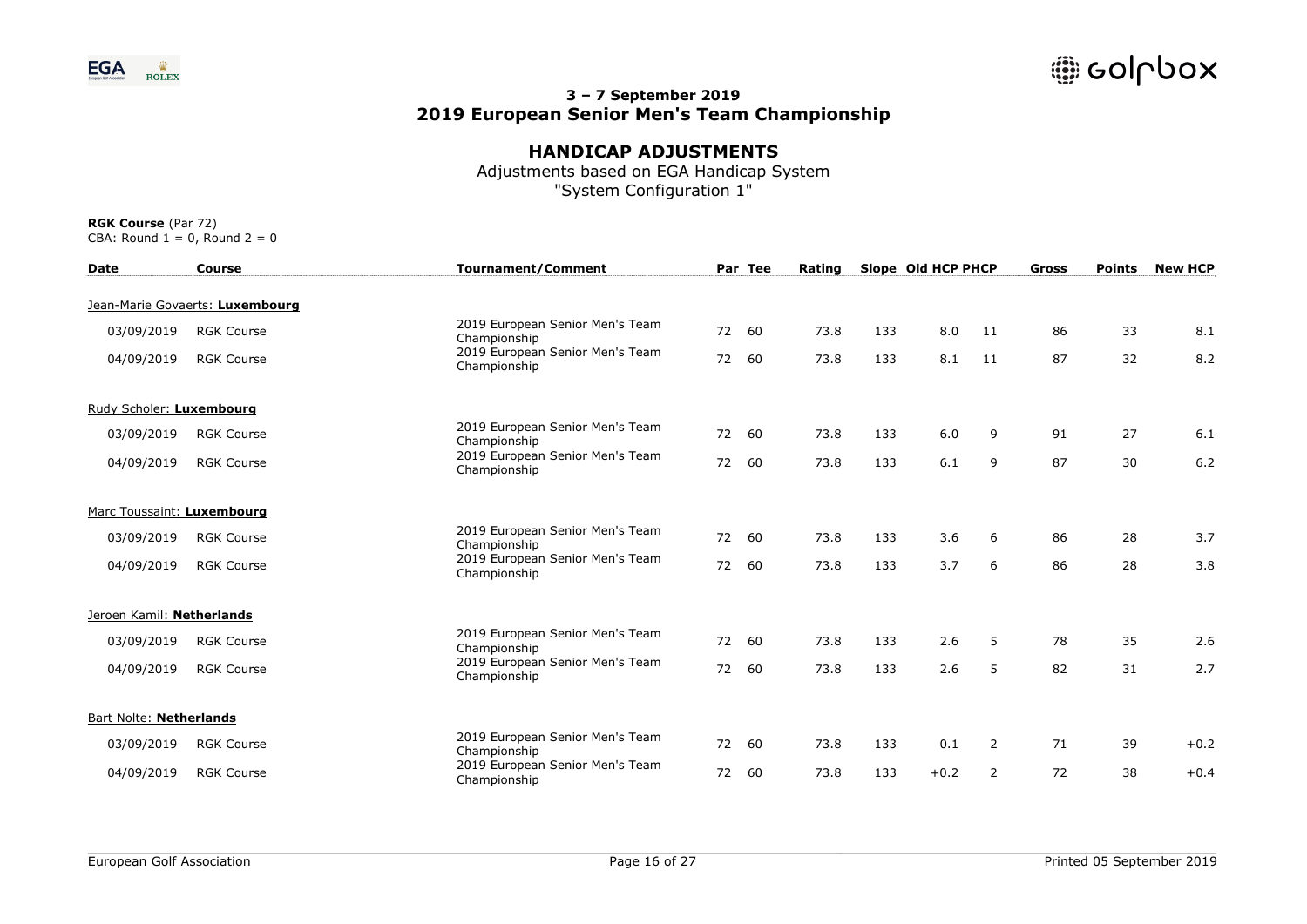

## **HANDICAP ADJUSTMENTS**

Adjustments based on EGA Handicap System "System Configuration 1"

| <b>Date</b>         | <b>Course</b>                       | <b>Tournament/Comment</b>                       |    | Par Tee | Rating |     | Slope Old HCP PHCP |                | Gross | <b>Points</b> | <b>New HCP</b> |
|---------------------|-------------------------------------|-------------------------------------------------|----|---------|--------|-----|--------------------|----------------|-------|---------------|----------------|
|                     | Marcel Roelofsma: Netherlands       |                                                 |    |         |        |     |                    |                |       |               |                |
| 03/09/2019          | <b>RGK Course</b>                   | 2019 European Senior Men's Team<br>Championship | 72 | 60      | 73.8   | 133 | 1.5                | $\overline{4}$ | 79    | 33            | 1.6            |
| 04/09/2019          | <b>RGK Course</b>                   | 2019 European Senior Men's Team<br>Championship | 72 | 60      | 73.8   | 133 | 1.6                | $\overline{4}$ | 73    | 39            | 1.3            |
|                     | Philip Rubay Bouman: Netherlands    |                                                 |    |         |        |     |                    |                |       |               |                |
| 03/09/2019          | <b>RGK Course</b>                   | 2019 European Senior Men's Team<br>Championship | 72 | 60      | 73.8   | 133 | 1.7                | 4              | 79    | 33            | 1.8            |
| 04/09/2019          | <b>RGK Course</b>                   | 2019 European Senior Men's Team<br>Championship | 72 | 60      | 73.8   | 133 | 1.8                | 4              | 76    | 36            | 1.8            |
|                     | Pieter van Doorne: Netherlands      |                                                 |    |         |        |     |                    |                |       |               |                |
| 03/09/2019          | <b>RGK Course</b>                   | 2019 European Senior Men's Team<br>Championship | 72 | 60      | 73.8   | 133 | 1.5                | 4              | 76    | 36            | 1.5            |
| 04/09/2019          | <b>RGK Course</b>                   | 2019 European Senior Men's Team<br>Championship | 72 | 60      | 73.8   | 133 | 1.5                | 4              | 81    | 31            | 1.6            |
|                     | Pieter van Steenbergen: Netherlands |                                                 |    |         |        |     |                    |                |       |               |                |
| 03/09/2019          | <b>RGK Course</b>                   | 2019 European Senior Men's Team<br>Championship | 72 | 60      | 73.8   | 133 | 1.3                | 3              | 77    | 34            | 1.4            |
| 04/09/2019          | <b>RGK Course</b>                   | 2019 European Senior Men's Team<br>Championship | 72 | 60      | 73.8   | 133 | 1.4                | 3              | 75    | 36            | 1.4            |
| Atle Bartha: Norway |                                     |                                                 |    |         |        |     |                    |                |       |               |                |
| 03/09/2019          | <b>RGK Course</b>                   | 2019 European Senior Men's Team<br>Championship | 72 | 60      | 73.8   | 133 | $+0.2$             | 2              | 84    | 27            | $+0.1$         |
| 04/09/2019          | <b>RGK Course</b>                   | 2019 European Senior Men's Team<br>Championship | 72 | 60      | 73.8   | 133 | $+0.1$             | $\overline{2}$ | 76    | 34            | 0.0            |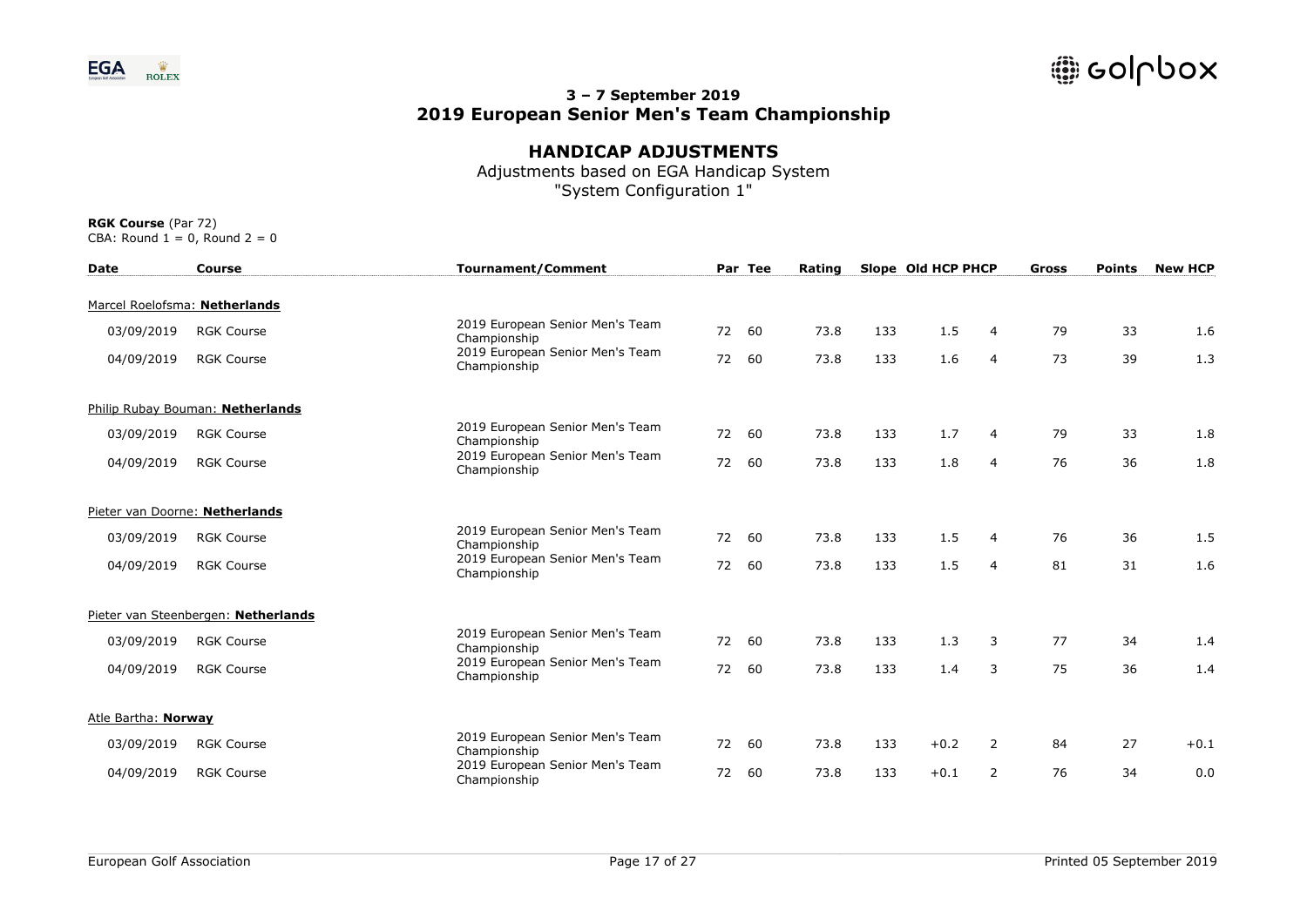

# **HANDICAP ADJUSTMENTS**

Adjustments based on EGA Handicap System "System Configuration 1"

| <b>Date</b>                | <b>Course</b>     | <b>Tournament/Comment</b>                       |    | Par Tee | Rating |     | Slope Old HCP PHCP |                | Gross | <b>Points</b> | <b>New HCP</b> |
|----------------------------|-------------------|-------------------------------------------------|----|---------|--------|-----|--------------------|----------------|-------|---------------|----------------|
| Rune Kristiansen: Norway   |                   |                                                 |    |         |        |     |                    |                |       |               |                |
| 03/09/2019                 | <b>RGK Course</b> | 2019 European Senior Men's Team<br>Championship |    | 72 60   | 73.8   | 133 | 0.4                | $\overline{2}$ | 75    | 35            | 0.4            |
| 04/09/2019                 | <b>RGK Course</b> | 2019 European Senior Men's Team<br>Championship | 72 | - 60    | 73.8   | 133 | 0.4                | $\overline{2}$ | 80    | 30            | 0.5            |
| Robert Moen: Norway        |                   |                                                 |    |         |        |     |                    |                |       |               |                |
| 03/09/2019                 | <b>RGK Course</b> | 2019 European Senior Men's Team<br>Championship | 72 | 60      | 73.8   | 133 | 2.2                | 4              | 90    | 23            | 2.3            |
| 04/09/2019                 | <b>RGK Course</b> | 2019 European Senior Men's Team<br>Championship | 72 | 60      | 73.8   | 133 | 2.3                | 5              | 76    | 37            | 2.2            |
| Øyvind Reinertsen: Norway  |                   |                                                 |    |         |        |     |                    |                |       |               |                |
| 03/09/2019                 | <b>RGK Course</b> | 2019 European Senior Men's Team<br>Championship |    | 72 60   | 73.8   | 133 | 2.2                | 4              | 80    | 32            | 2.3            |
| 04/09/2019                 | <b>RGK Course</b> | 2019 European Senior Men's Team<br>Championship |    | 72 60   | 73.8   | 133 | 2.3                | 5              | 78    | 35            | 2.3            |
| Tore Sviland: Norway       |                   |                                                 |    |         |        |     |                    |                |       |               |                |
| 03/09/2019                 | <b>RGK Course</b> | 2019 European Senior Men's Team<br>Championship |    | 72 60   | 73.8   | 133 | $+0.2$             | $\overline{2}$ | 72    | 38            | $+0.4$         |
| 04/09/2019                 | <b>RGK Course</b> | 2019 European Senior Men's Team<br>Championship | 72 | 60      | 73.8   | 133 | $+0.4$             | 1              | 77    | 32            | $+0.3$         |
| Tom Arne Tollefsen: Norway |                   |                                                 |    |         |        |     |                    |                |       |               |                |
| 03/09/2019                 | <b>RGK Course</b> | 2019 European Senior Men's Team<br>Championship | 72 | 60      | 73.8   | 133 | 0.3                | 2              | 78    | 32            | 0.4            |
| 04/09/2019                 | <b>RGK Course</b> | 2019 European Senior Men's Team<br>Championship | 72 | 60      | 73.8   | 133 | 0.4                | $\overline{2}$ | 75    | 35            | 0.4            |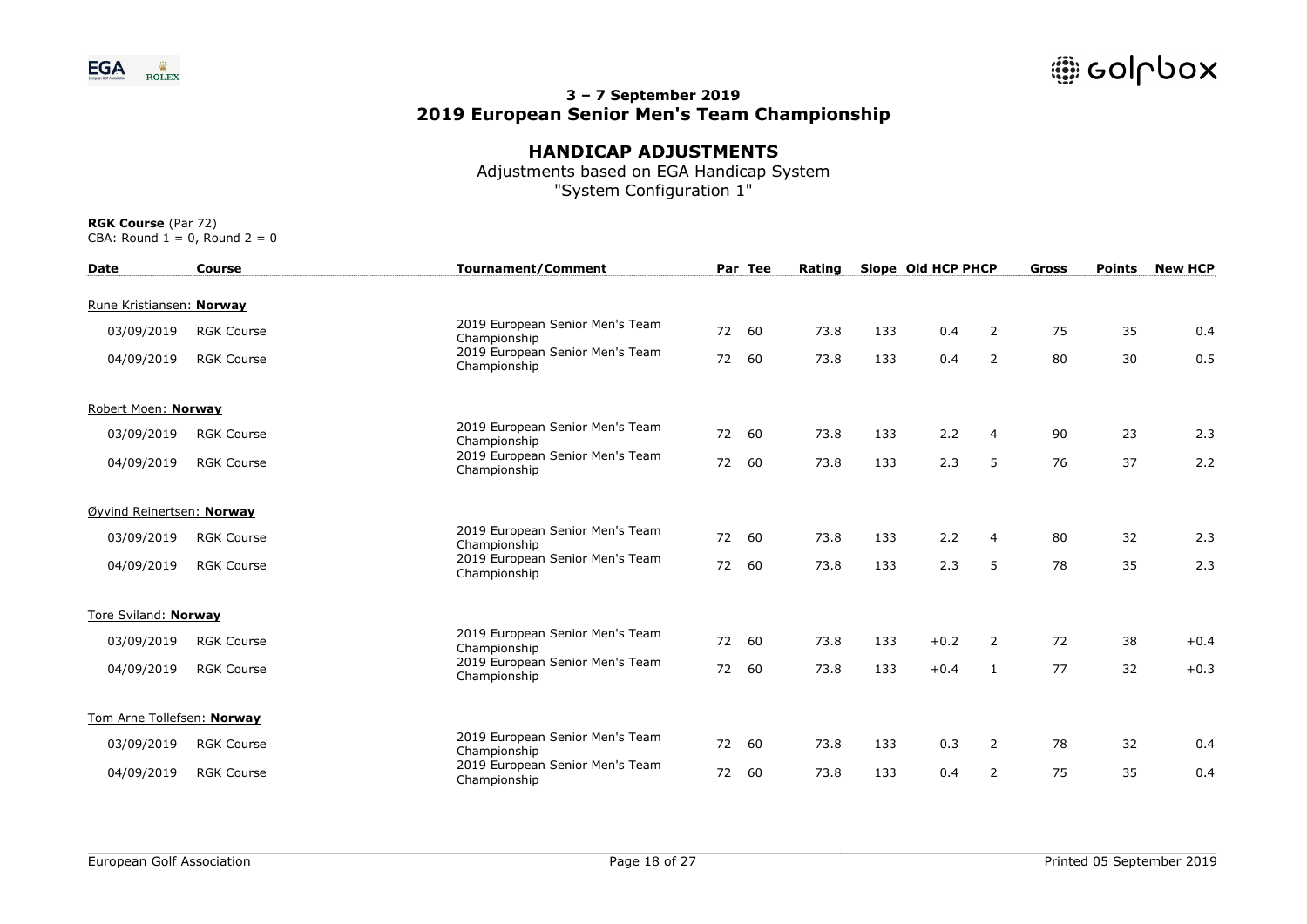

# **HANDICAP ADJUSTMENTS**

Adjustments based on EGA Handicap System "System Configuration 1"

| <b>Date</b>                 | <b>Course</b>     | <b>Tournament/Comment</b>                       |    | Par Tee | Rating |     | Slope Old HCP PHCP |    | Gross | <b>Points</b> | <b>New HCP</b> |
|-----------------------------|-------------------|-------------------------------------------------|----|---------|--------|-----|--------------------|----|-------|---------------|----------------|
| Bogdan Bigus: Poland        |                   |                                                 |    |         |        |     |                    |    |       |               |                |
| 03/09/2019                  | <b>RGK Course</b> | 2019 European Senior Men's Team<br>Championship | 72 | 60      | 73.8   | 133 | 3.8                | 6  | 81    | 35            | 3.8            |
| 04/09/2019                  | <b>RGK Course</b> | 2019 European Senior Men's Team<br>Championship | 72 | 60      | 73.8   | 133 | 3.8                | 6  | 85    | 29            | 3.9            |
| Andrzej Dec: Poland         |                   |                                                 |    |         |        |     |                    |    |       |               |                |
| 03/09/2019                  | <b>RGK Course</b> | 2019 European Senior Men's Team<br>Championship | 72 | 60      | 73.8   | 133 | 5.0                | 8  | 86    | 31            | 5.1            |
| 04/09/2019                  | <b>RGK Course</b> | 2019 European Senior Men's Team<br>Championship | 72 | 60      | 73.8   | 133 | 5.1                | 8  | 87    | 32            | 5.2            |
| Janusz Kazberuk: Poland     |                   |                                                 |    |         |        |     |                    |    |       |               |                |
| 03/09/2019                  | <b>RGK Course</b> | 2019 European Senior Men's Team<br>Championship |    | 72 60   | 73.8   | 133 | 6.6                | 10 | 97    | 22            | 6.7            |
| 04/09/2019                  | <b>RGK Course</b> | 2019 European Senior Men's Team<br>Championship | 72 | 60      | 73.8   | 133 | 6.7                | 10 | 86    | 33            | 6.8            |
| Henryk Kondpka: Poland      |                   |                                                 |    |         |        |     |                    |    |       |               |                |
| 03/09/2019                  | <b>RGK Course</b> | 2019 European Senior Men's Team<br>Championship | 72 | 60      | 73.8   | 133 | 3.7                | 6  | 84    | 31            | 3.8            |
| 04/09/2019                  | <b>RGK Course</b> | 2019 European Senior Men's Team<br>Championship | 72 | 60      | 73.8   | 133 | 3.8                | 6  | 90    | 27            | 3.9            |
| Arkadiusz Majstekek: Poland |                   |                                                 |    |         |        |     |                    |    |       |               |                |
| 03/09/2019                  | <b>RGK Course</b> | 2019 European Senior Men's Team<br>Championship | 72 | 60      | 73.8   | 133 | 6.1                | 9  | 82    | 36            | 6.1            |
| 04/09/2019                  | <b>RGK Course</b> | 2019 European Senior Men's Team<br>Championship | 72 | 60      | 73.8   | 133 | 6.1                | 9  | 81    | 36            | 6.1            |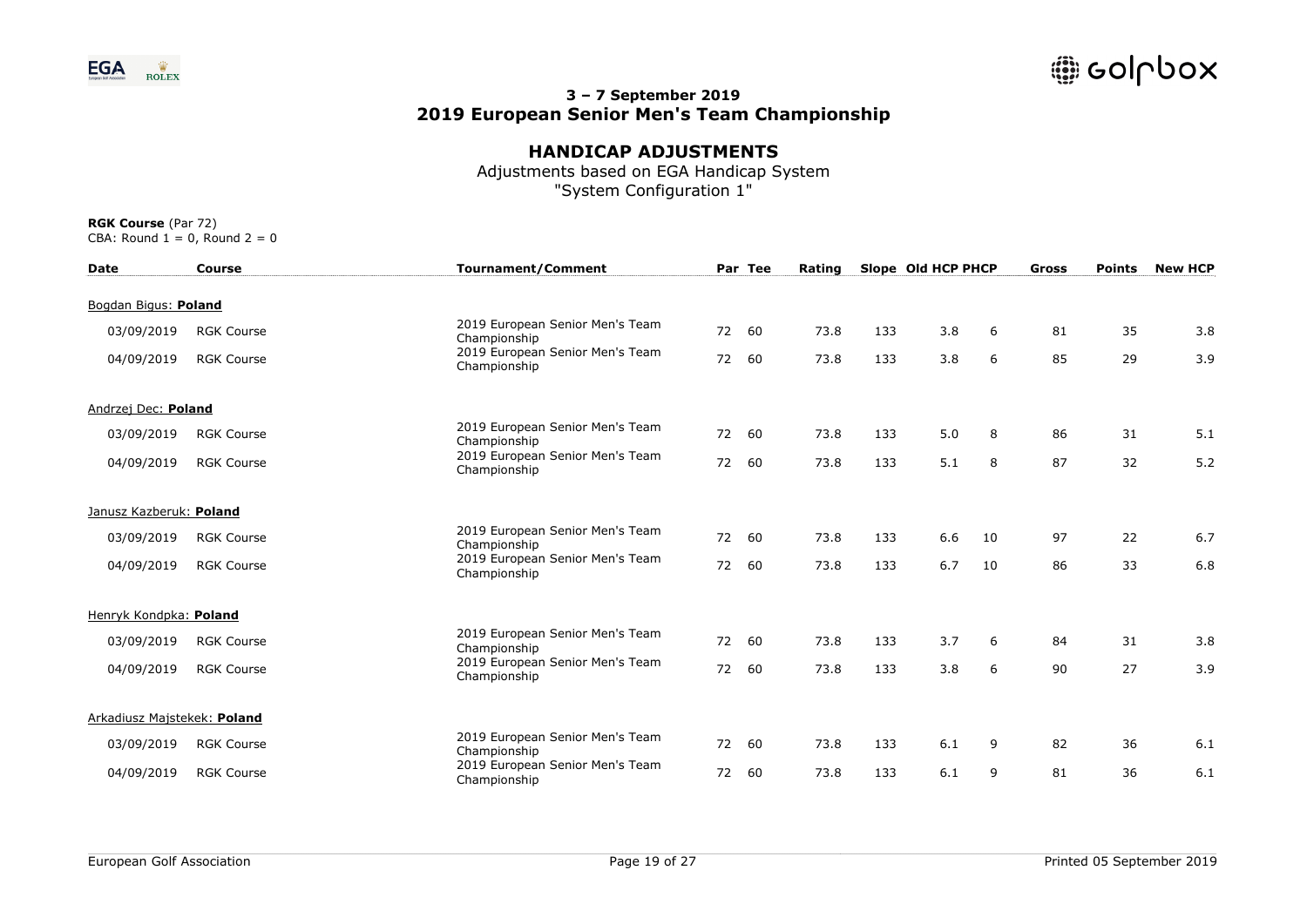

## **HANDICAP ADJUSTMENTS**

Adjustments based on EGA Handicap System "System Configuration 1"

| <b>Date</b>                 | <b>Course</b>     | <b>Tournament/Comment</b>                       |    | Par Tee | Rating |     | Slope Old HCP PHCP |                | Gross | <b>Points</b> | <b>New HCP</b> |
|-----------------------------|-------------------|-------------------------------------------------|----|---------|--------|-----|--------------------|----------------|-------|---------------|----------------|
| Janusz Stoktosa: Poland     |                   |                                                 |    |         |        |     |                    |                |       |               |                |
| 03/09/2019                  | <b>RGK Course</b> | 2019 European Senior Men's Team<br>Championship | 72 | 60      | 73.8   | 133 | 4.2                | 7              | 85    | 30            | 4.3            |
| 04/09/2019                  | <b>RGK Course</b> | 2019 European Senior Men's Team<br>Championship | 72 | 60      | 73.8   | 133 | 4.3                | $\overline{7}$ | 83    | 32            | 4.4            |
| Graham Bell: Scotland       |                   |                                                 |    |         |        |     |                    |                |       |               |                |
| 03/09/2019                  | <b>RGK Course</b> | 2019 European Senior Men's Team<br>Championship | 72 | 60      | 73.8   | 133 | $+1.2$             | $\mathbf 0$    | 80    | 29            | $+1.1$         |
| 04/09/2019                  | <b>RGK Course</b> | 2019 European Senior Men's Team<br>Championship | 72 | 60      | 73.8   | 133 | $+1.1$             | $\mathbf{1}$   | 75    | 34            | $+1.0$         |
| Ian Brotherston: Scotland   |                   |                                                 |    |         |        |     |                    |                |       |               |                |
| 03/09/2019                  | <b>RGK Course</b> | 2019 European Senior Men's Team<br>Championship | 72 | 60      | 73.8   | 133 | $+1.0$             | 1              | 72    | 37            | $+1.1$         |
| 04/09/2019                  | <b>RGK Course</b> | 2019 European Senior Men's Team<br>Championship | 72 | 60      | 73.8   | 133 | $+1.1$             | 1              | 77    | 32            | $+1.0$         |
| Ronnie Clark: Scotland      |                   |                                                 |    |         |        |     |                    |                |       |               |                |
| 03/09/2019                  | <b>RGK Course</b> | 2019 European Senior Men's Team<br>Championship | 72 | 60      | 73.8   | 133 | $+1.8$             | $\mathbf 0$    | 70    | 38            | $+2.0$         |
| 04/09/2019                  | <b>RGK Course</b> | 2019 European Senior Men's Team<br>Championship | 72 | 60      | 73.8   | 133 | $+2.0$             | $-1$           | 70    | 37            | $+2.1$         |
| Stewart Henderson: Scotland |                   |                                                 |    |         |        |     |                    |                |       |               |                |
| 03/09/2019                  | <b>RGK Course</b> | 2019 European Senior Men's Team<br>Championship | 72 | 60      | 73.8   | 133 | $+1.3$             | 0              | 71    | 37            | $+1.4$         |
| 04/09/2019                  | <b>RGK Course</b> | 2019 European Senior Men's Team<br>Championship | 72 | 60      | 73.8   | 133 | $+1.4$             | 0              | 74    | 34            | $+1.3$         |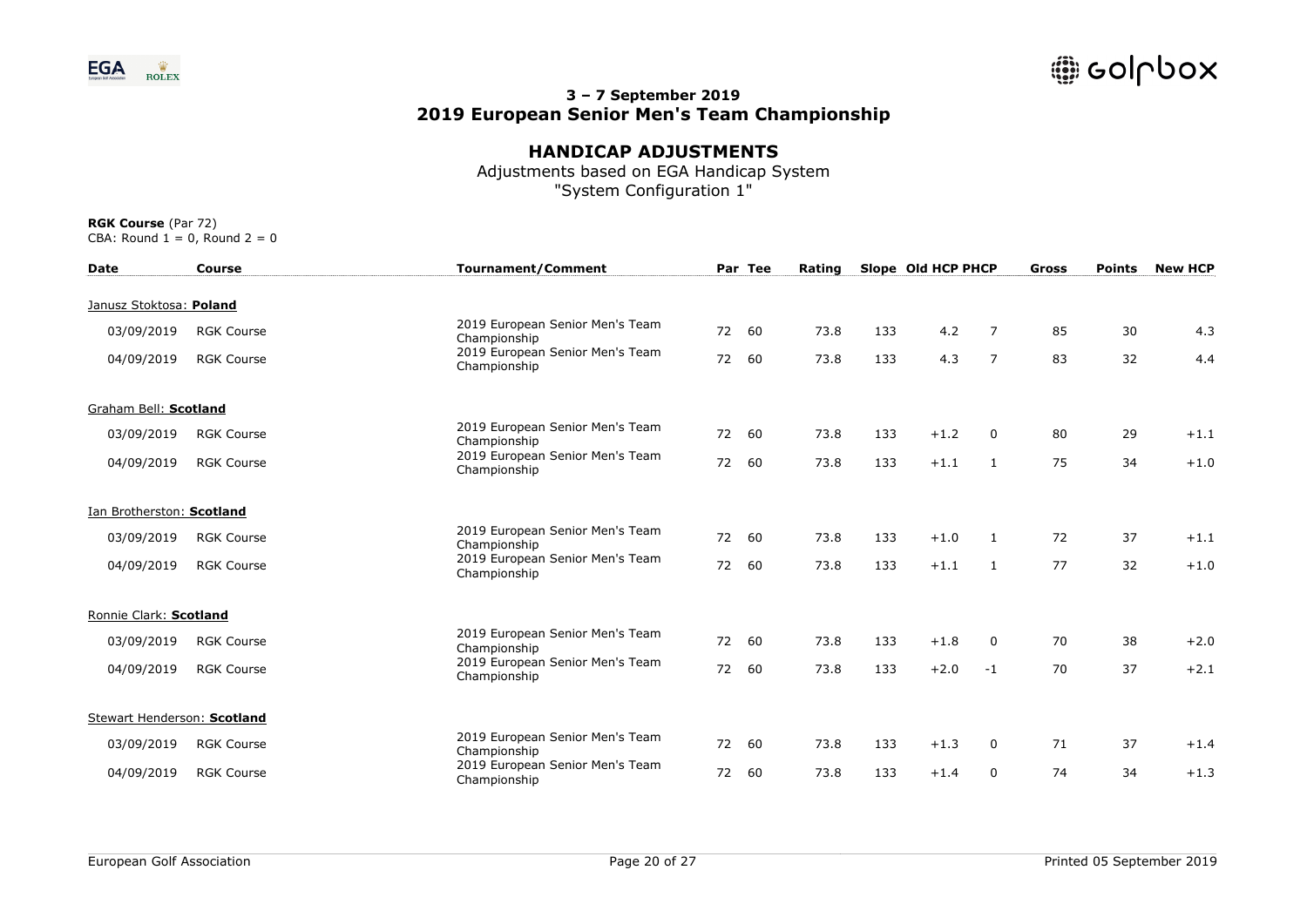

## **HANDICAP ADJUSTMENTS**

Adjustments based on EGA Handicap System "System Configuration 1"

| <b>Date</b>              | <b>Course</b>     | <b>Tournament/Comment</b>                       |       | Par Tee | Rating |     | Slope Old HCP PHCP |                | <b>Gross</b> | <b>Points</b> | <b>New HCP</b> |
|--------------------------|-------------------|-------------------------------------------------|-------|---------|--------|-----|--------------------|----------------|--------------|---------------|----------------|
| Paul Moultrie: Scotland  |                   |                                                 |       |         |        |     |                    |                |              |               |                |
| 03/09/2019               | <b>RGK Course</b> | 2019 European Senior Men's Team<br>Championship | 72    | 60      | 73.8   | 133 | $+1.8$             | $\Omega$       | 75           | 33            | $+1.7$         |
| 04/09/2019               | <b>RGK Course</b> | 2019 European Senior Men's Team<br>Championship | 72    | 60      | 73.8   | 133 | $+1.7$             | 0              | 75           | 33            | $+1.6$         |
| Robert Smith: Scotland   |                   |                                                 |       |         |        |     |                    |                |              |               |                |
| 03/09/2019               | <b>RGK Course</b> | 2019 European Senior Men's Team<br>Championship | 72    | 60      | 73.8   | 133 | $+0.9$             | $\mathbf{1}$   | 78           | 31            | $+0.8$         |
| 04/09/2019               | <b>RGK Course</b> | 2019 European Senior Men's Team<br>Championship | 72    | 60      | 73.8   | 133 | $+0.8$             | $\mathbf{1}$   | 70           | 39            | $+1.1$         |
| Milan Dobrocky: Slovakia |                   |                                                 |       |         |        |     |                    |                |              |               |                |
| 03/09/2019               | <b>RGK Course</b> | 2019 European Senior Men's Team<br>Championship | 72 60 |         | 73.8   | 133 | 4.6                | 7              | 86           | 31            | 4.7            |
| 04/09/2019               | <b>RGK Course</b> | 2019 European Senior Men's Team<br>Championship | 72 60 |         | 73.8   | 133 | 4.7                | $\overline{7}$ | 87           | 29            | 4.8            |
| Roland Hnilica: Slovakia |                   |                                                 |       |         |        |     |                    |                |              |               |                |
| 03/09/2019               | <b>RGK Course</b> | 2019 European Senior Men's Team<br>Championship | 72    | 60      | 73.8   | 133 | 5.5                | 8              | 89           | 30            | 5.6            |
| 04/09/2019               | <b>RGK Course</b> | 2019 European Senior Men's Team<br>Championship | 72    | 60      | 73.8   | 133 | 5.6                | 8              | 89           | 28            | 5.7            |
| Fecko Jozef: Slovakia    |                   |                                                 |       |         |        |     |                    |                |              |               |                |
| 03/09/2019               | <b>RGK Course</b> | 2019 European Senior Men's Team<br>Championship | 72    | 60      | 73.8   | 133 | 7.0                | 10             | 86           | 32            | 7.1            |
| 04/09/2019               | <b>RGK Course</b> | 2019 European Senior Men's Team<br>Championship | 72    | 60      | 73.8   | 133 | 7.1                | 10             | 88           | 30            | 7.2            |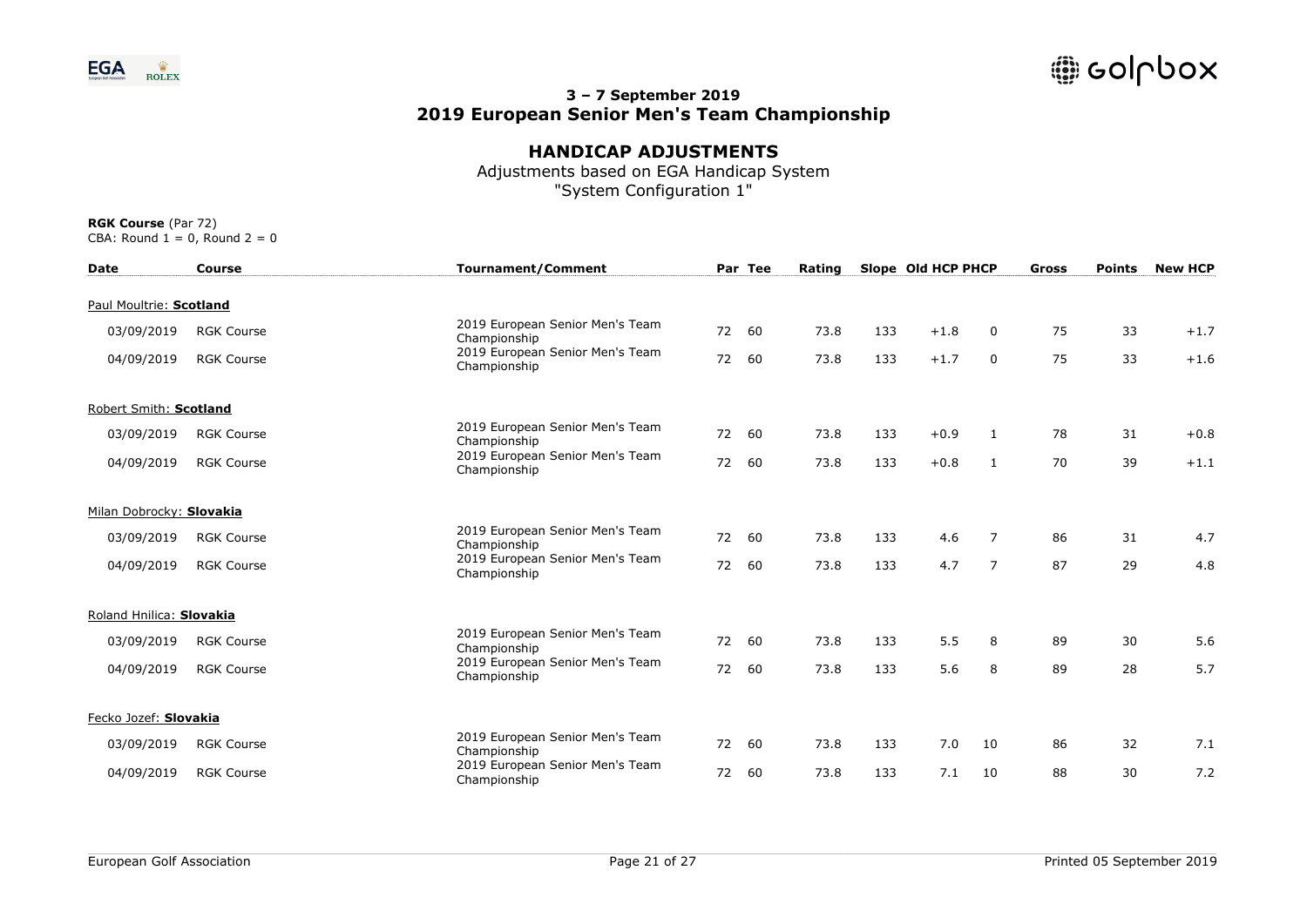

# **HANDICAP ADJUSTMENTS**

Adjustments based on EGA Handicap System "System Configuration 1"

| <b>Date</b>              | <b>Course</b>     | <b>Tournament/Comment</b>                       |    | Par Tee | Rating |     | Slope Old HCP PHCP |                | Gross | <b>Points</b> | <b>New HCP</b> |
|--------------------------|-------------------|-------------------------------------------------|----|---------|--------|-----|--------------------|----------------|-------|---------------|----------------|
| Juraj Sitina: Slovakia   |                   |                                                 |    |         |        |     |                    |                |       |               |                |
| 03/09/2019               | <b>RGK Course</b> | 2019 European Senior Men's Team<br>Championship | 72 | 60      | 73.8   | 133 | 4.4                | 7              | 80    | 35            | 4.4            |
| 04/09/2019               | <b>RGK Course</b> | 2019 European Senior Men's Team<br>Championship | 72 | 60      | 73.8   | 133 | 4.4                | $\overline{7}$ | 86    | 31            | 4.5            |
| Peter Stranak: Slovakia  |                   |                                                 |    |         |        |     |                    |                |       |               |                |
| 03/09/2019               | <b>RGK Course</b> | 2019 European Senior Men's Team<br>Championship | 72 | 60      | 73.8   | 133 | 3.9                | 6              | 86    | 30            | 4.0            |
| 04/09/2019               | <b>RGK Course</b> | 2019 European Senior Men's Team<br>Championship | 72 | 60      | 73.8   | 133 | 4.0                | $\overline{7}$ | 79    | 36            | 4.0            |
| Igor Taraba: Slovakia    |                   |                                                 |    |         |        |     |                    |                |       |               |                |
| 03/09/2019               | <b>RGK Course</b> | 2019 European Senior Men's Team<br>Championship | 72 | 60      | 73.8   | 133 | 4.0                | 7              | 90    | 27            | 4.1            |
| 04/09/2019               | <b>RGK Course</b> | 2019 European Senior Men's Team<br>Championship | 72 | 60      | 73.8   | 133 | 4.1                | $\overline{7}$ | 75    | 40            | 3.7            |
| Klavdij Godnic: Slovenia |                   |                                                 |    |         |        |     |                    |                |       |               |                |
| 03/09/2019               | <b>RGK Course</b> | 2019 European Senior Men's Team<br>Championship | 72 | 60      | 73.8   | 133 | 7.2                | 10             | 88    | 30            | 7.3            |
| 04/09/2019               | <b>RGK Course</b> | 2019 European Senior Men's Team<br>Championship | 72 | 60      | 73.8   | 133 | 7.3                | 10             | 90    | 28            | 7.4            |
| Darko Kocar: Slovenia    |                   |                                                 |    |         |        |     |                    |                |       |               |                |
| 03/09/2019               | <b>RGK Course</b> | 2019 European Senior Men's Team<br>Championship | 72 | 60      | 73.8   | 133 | 8.4                | 12             | 94    | 27            | 8.5            |
| 04/09/2019               | <b>RGK Course</b> | 2019 European Senior Men's Team<br>Championship | 72 | 60      | 73.8   | 133 | 8.5                | 12             | 97    | 24            | 8.6            |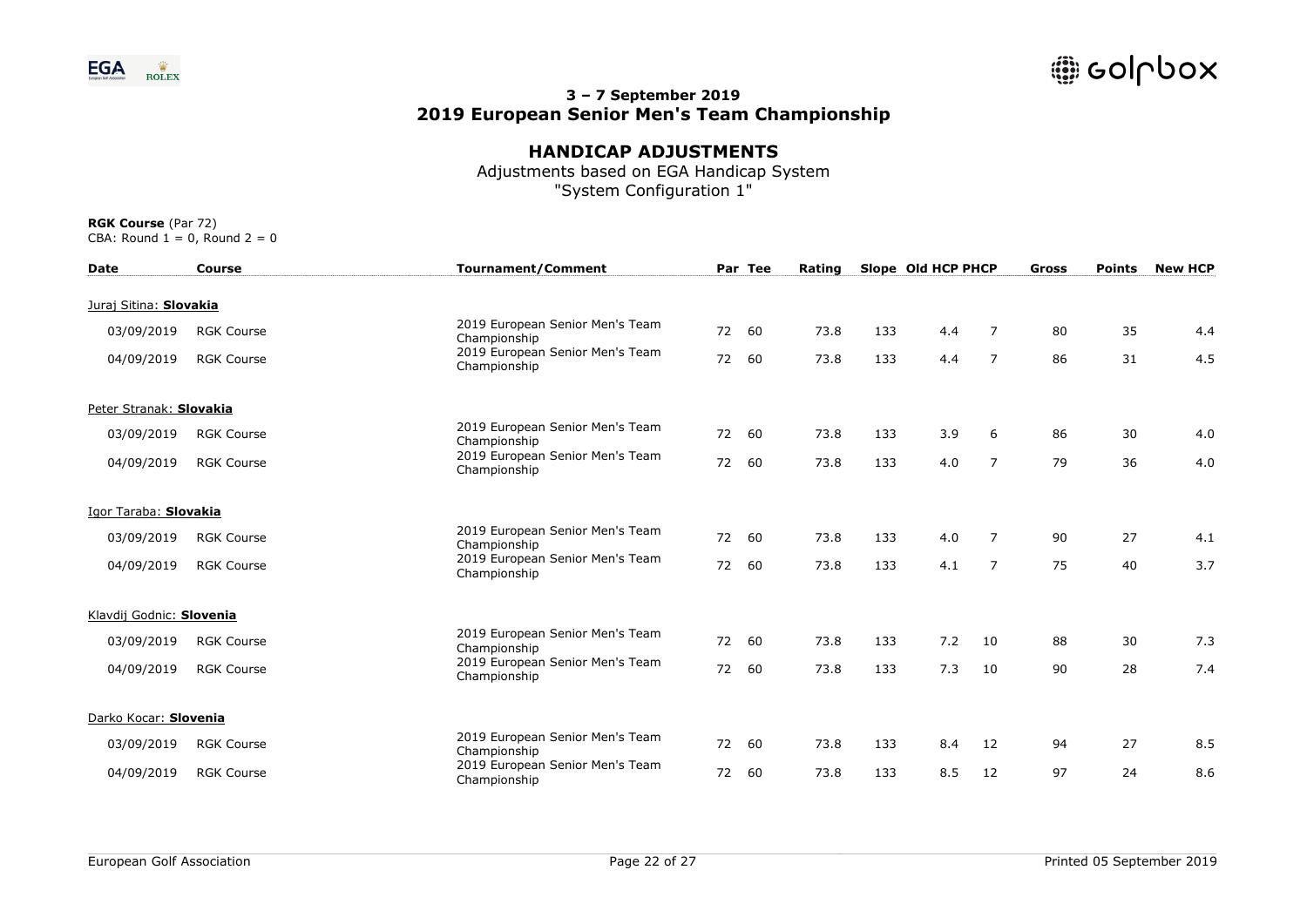

# **HANDICAP ADJUSTMENTS**

Adjustments based on EGA Handicap System "System Configuration 1"

| <b>Date</b>               | Course            | <b>Tournament/Comment</b>                       |    | Par Tee | Rating |     | Slope Old HCP PHCP |                | Gross | <b>Points</b> | <b>New HCP</b> |
|---------------------------|-------------------|-------------------------------------------------|----|---------|--------|-----|--------------------|----------------|-------|---------------|----------------|
| Andrej Krume: Slovenia    |                   |                                                 |    |         |        |     |                    |                |       |               |                |
| 03/09/2019                | <b>RGK Course</b> | 2019 European Senior Men's Team<br>Championship | 72 | 60      | 73.8   | 133 | 6.5                | 9              | 89    | 28            | 6.6            |
| 04/09/2019                | <b>RGK Course</b> | 2019 European Senior Men's Team<br>Championship | 72 | 60      | 73.8   | 133 | 6.6                | 10             | 86    | 32            | 6.7            |
| Irwin Muric: Slovenia     |                   |                                                 |    |         |        |     |                    |                |       |               |                |
| 03/09/2019                | <b>RGK Course</b> | 2019 European Senior Men's Team<br>Championship | 72 | 60      | 73.8   | 133 | 7.6                | 11             | 90    | 29            | 7.7            |
| Franc Sasek: Slovenia     |                   |                                                 |    |         |        |     |                    |                |       |               |                |
| 03/09/2019                | <b>RGK Course</b> | 2019 European Senior Men's Team<br>Championship |    | 72 60   | 73.8   | 133 | 6.7                | 10             | 91    | 30            | 6.8            |
| 04/09/2019                | <b>RGK Course</b> | 2019 European Senior Men's Team<br>Championship | 72 | 60      | 73.8   | 133 | 6.8                | 10             | 88    | 33            | 6.9            |
| Marko Stojkovic: Slovenia |                   |                                                 |    |         |        |     |                    |                |       |               |                |
| 03/09/2019                | <b>RGK Course</b> | 2019 European Senior Men's Team<br>Championship | 72 | 60      | 73.8   | 133 | 8.3                | 12             | 90    | 33            | 8.4            |
| 04/09/2019                | <b>RGK Course</b> | 2019 European Senior Men's Team<br>Championship | 72 | 60      | 73.8   | 133 | 8.4                | 12             | 91    | 29            | 8.5            |
| Rafael Burgos: Spain      |                   |                                                 |    |         |        |     |                    |                |       |               |                |
| 03/09/2019                | <b>RGK Course</b> | 2019 European Senior Men's Team<br>Championship | 72 | 60      | 73.8   | 133 | 2.2                | $\overline{4}$ | 78    | 34            | 2.3            |
| 04/09/2019                | <b>RGK Course</b> | 2019 European Senior Men's Team<br>Championship |    | 72 60   | 73.8   | 133 | 2.3                | 5              | 74    | 39            | 2.0            |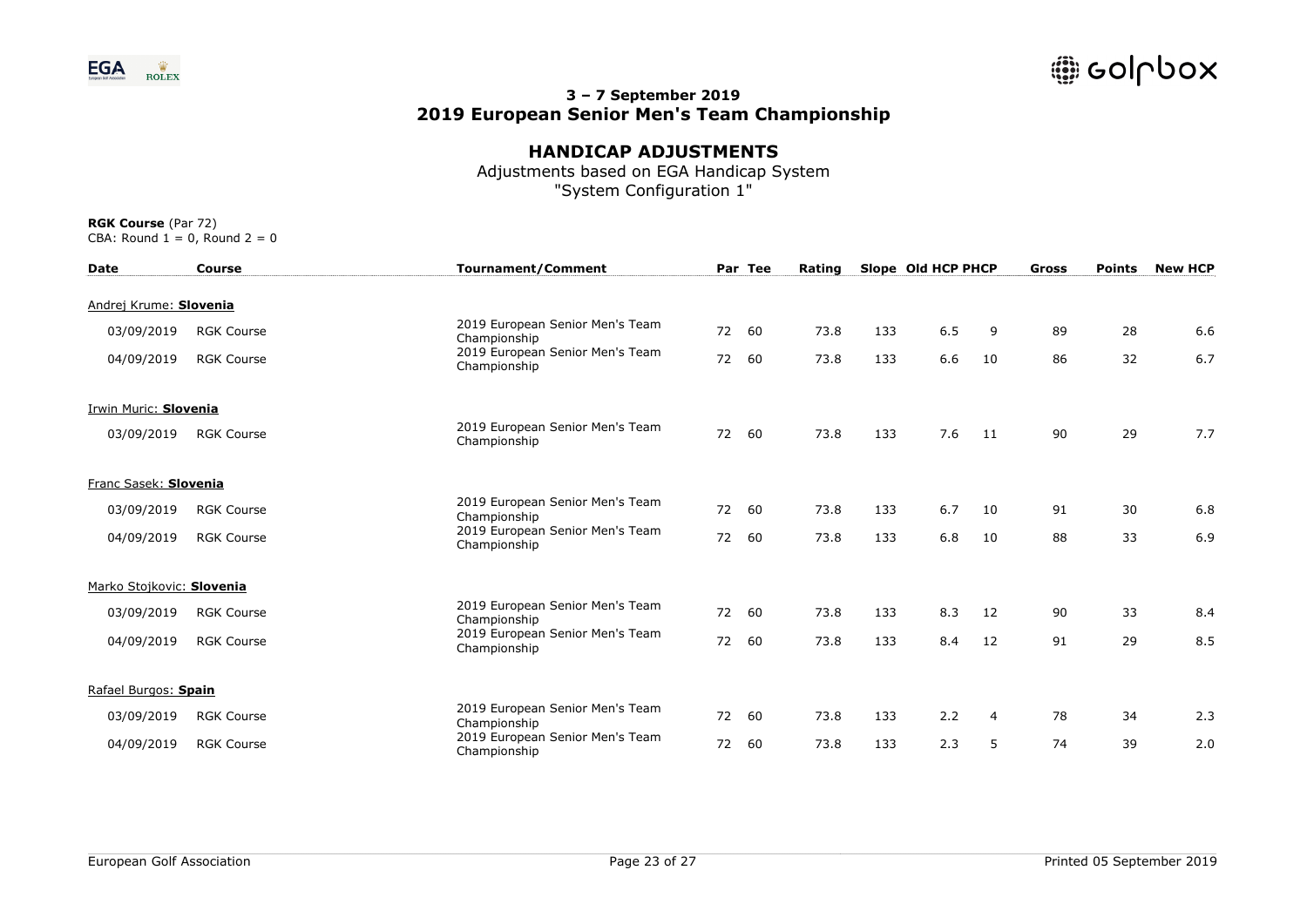

## **HANDICAP ADJUSTMENTS**

Adjustments based on EGA Handicap System "System Configuration 1"

| <b>Date</b>                     | <b>Course</b>     | <b>Tournament/Comment</b>                       |    | Par Tee | Rating |     | Slope Old HCP PHCP |                | Gross | <b>Points</b> | <b>New HCP</b> |
|---------------------------------|-------------------|-------------------------------------------------|----|---------|--------|-----|--------------------|----------------|-------|---------------|----------------|
| Bernardo Campos: Spain          |                   |                                                 |    |         |        |     |                    |                |       |               |                |
| 03/09/2019                      | <b>RGK Course</b> | 2019 European Senior Men's Team<br>Championship | 72 | 60      | 73.8   | 133 | 1.5                | $\overline{a}$ | 76    | 36            | 1.5            |
| 04/09/2019                      | <b>RGK Course</b> | 2019 European Senior Men's Team<br>Championship | 72 | 60      | 73.8   | 133 | 1.5                | $\overline{4}$ | 71    | 41            | 1.0            |
| Manuel Carballal: Spain         |                   |                                                 |    |         |        |     |                    |                |       |               |                |
| 03/09/2019                      | <b>RGK Course</b> | 2019 European Senior Men's Team<br>Championship | 72 | 60      | 73.8   | 133 | 0.0                | 2              | 77    | 33            | 0.1            |
| 04/09/2019                      | <b>RGK Course</b> | 2019 European Senior Men's Team<br>Championship | 72 | 60      | 73.8   | 133 | 0.1                | 2              | 78    | 32            | 0.2            |
| Ignacio González: Spain         |                   |                                                 |    |         |        |     |                    |                |       |               |                |
| 03/09/2019                      | <b>RGK Course</b> | 2019 European Senior Men's Team<br>Championship |    | 72 60   | 73.8   | 133 | $+1.2$             | 0              | 75    | 33            | $+1.1$         |
| 04/09/2019                      | <b>RGK Course</b> | 2019 European Senior Men's Team<br>Championship |    | 72 60   | 73.8   | 133 | $+1.1$             | 1              | 77    | 32            | $+1.0$         |
| Alfonso Montojo: Spain          |                   |                                                 |    |         |        |     |                    |                |       |               |                |
| 03/09/2019                      | <b>RGK Course</b> | 2019 European Senior Men's Team<br>Championship | 72 | 60      | 73.8   | 133 | 2.1                | 4              | 78    | 34            | 2.2            |
| 04/09/2019                      | <b>RGK Course</b> | 2019 European Senior Men's Team<br>Championship | 72 | 60      | 73.8   | 133 | 2.2                | $\overline{4}$ | 78    | 34            | 2.3            |
| Alicio Rodriguez Fuertes: Spain |                   |                                                 |    |         |        |     |                    |                |       |               |                |
| 03/09/2019                      | <b>RGK Course</b> | 2019 European Senior Men's Team<br>Championship | 72 | 60      | 73.8   | 133 | 1.1                | 3              | 76    | 35            | 1.1            |
| 04/09/2019                      | <b>RGK Course</b> | 2019 European Senior Men's Team<br>Championship | 72 | 60      | 73.8   | 133 | 1.1                | 3              | 74    | 37            | 1.0            |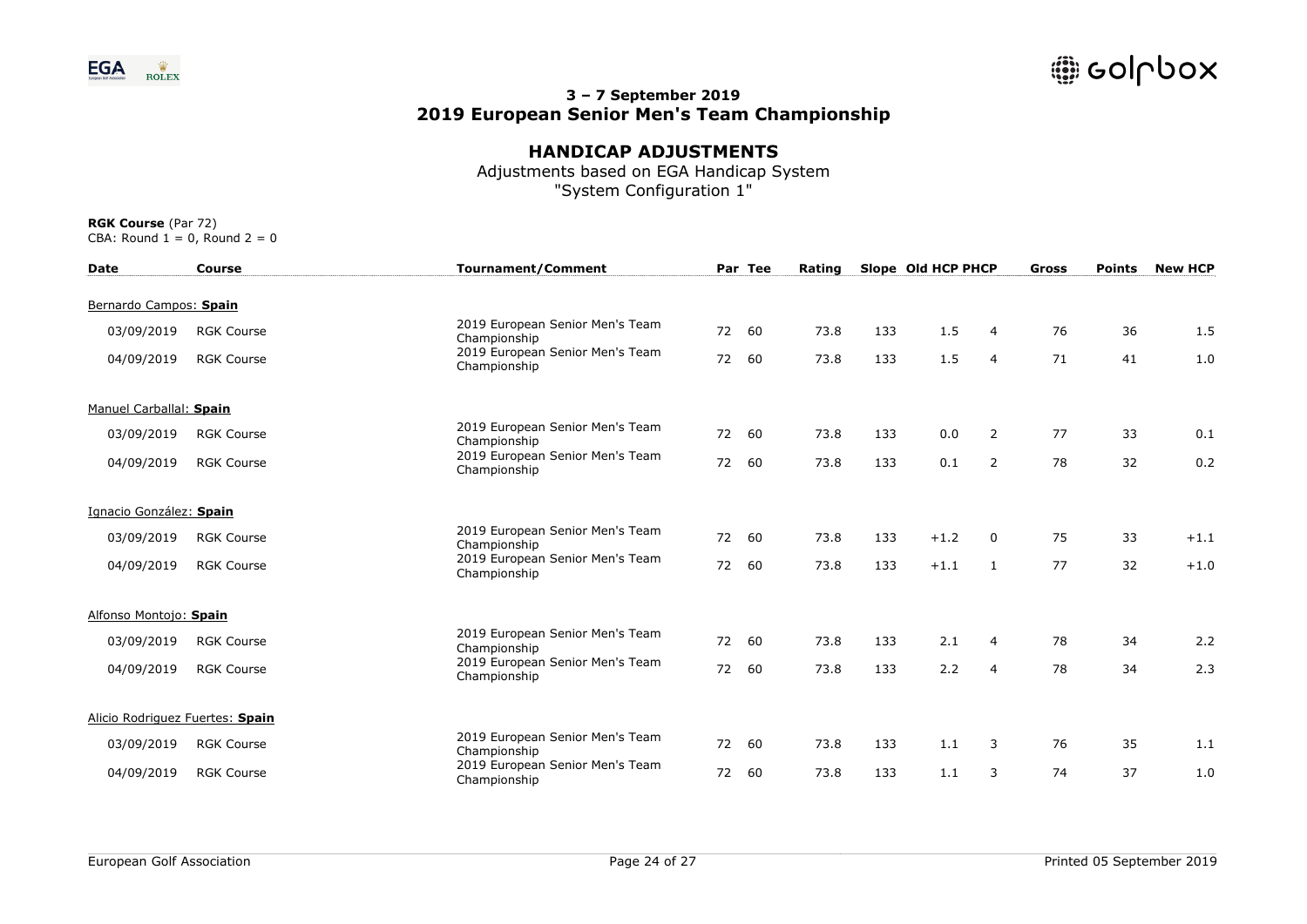

# **HANDICAP ADJUSTMENTS**

Adjustments based on EGA Handicap System "System Configuration 1"

| <b>Date</b>               | Course            | <b>Tournament/Comment</b>                       |    | Par Tee | Rating |     | Slope Old HCP PHCP |                | Gross | <b>Points</b> | <b>New HCP</b> |
|---------------------------|-------------------|-------------------------------------------------|----|---------|--------|-----|--------------------|----------------|-------|---------------|----------------|
| Mats Dornell: Sweden      |                   |                                                 |    |         |        |     |                    |                |       |               |                |
| 03/09/2019                | <b>RGK Course</b> | 2019 European Senior Men's Team<br>Championship | 72 | 60      | 73.8   | 133 | 0.4                | 2              | 75    | 35            | 0.4            |
| 04/09/2019                | <b>RGK Course</b> | 2019 European Senior Men's Team<br>Championship | 72 | 60      | 73.8   | 133 | 0.4                | $\overline{2}$ | 76    | 34            | 0.5            |
| Mariusz Eriksson: Sweden  |                   |                                                 |    |         |        |     |                    |                |       |               |                |
| 03/09/2019                | <b>RGK Course</b> | 2019 European Senior Men's Team<br>Championship | 72 | 60      | 73.8   | 133 | 0.7                | 3              | 73    | 38            | 0.5            |
| 04/09/2019                | <b>RGK Course</b> | 2019 European Senior Men's Team<br>Championship | 72 | 60      | 73.8   | 133 | 0.5                | $\overline{2}$ | 71    | 39            | 0.2            |
| Peter Ingvarsson: Sweden  |                   |                                                 |    |         |        |     |                    |                |       |               |                |
| 03/09/2019                | <b>RGK Course</b> | 2019 European Senior Men's Team<br>Championship |    | 72 60   | 73.8   | 133 | 0.5                | 2              | 76    | 34            | 0.6            |
| 04/09/2019                | <b>RGK Course</b> | 2019 European Senior Men's Team<br>Championship |    | 72 60   | 73.8   | 133 | 0.6                | 3              | 73    | 39            | 0.3            |
| Pierre Oksanen: Sweden    |                   |                                                 |    |         |        |     |                    |                |       |               |                |
| 03/09/2019                | <b>RGK Course</b> | 2019 European Senior Men's Team<br>Championship | 72 | 60      | 73.8   | 133 | 1.5                | 4              | 78    | 34            | 1.6            |
| 04/09/2019                | <b>RGK Course</b> | 2019 European Senior Men's Team<br>Championship | 72 | 60      | 73.8   | 133 | 1.6                | 4              | 77    | 35            | 1.6            |
| Mattias Pernheden: Sweden |                   |                                                 |    |         |        |     |                    |                |       |               |                |
| 03/09/2019                | <b>RGK Course</b> | 2019 European Senior Men's Team<br>Championship | 72 | 60      | 73.8   | 133 | $+0.8$             | 1              | 77    | 32            | $+0.7$         |
| 04/09/2019                | <b>RGK Course</b> | 2019 European Senior Men's Team<br>Championship | 72 | 60      | 73.8   | 133 | $+0.7$             | 1              | 70    | 39            | $+1.0$         |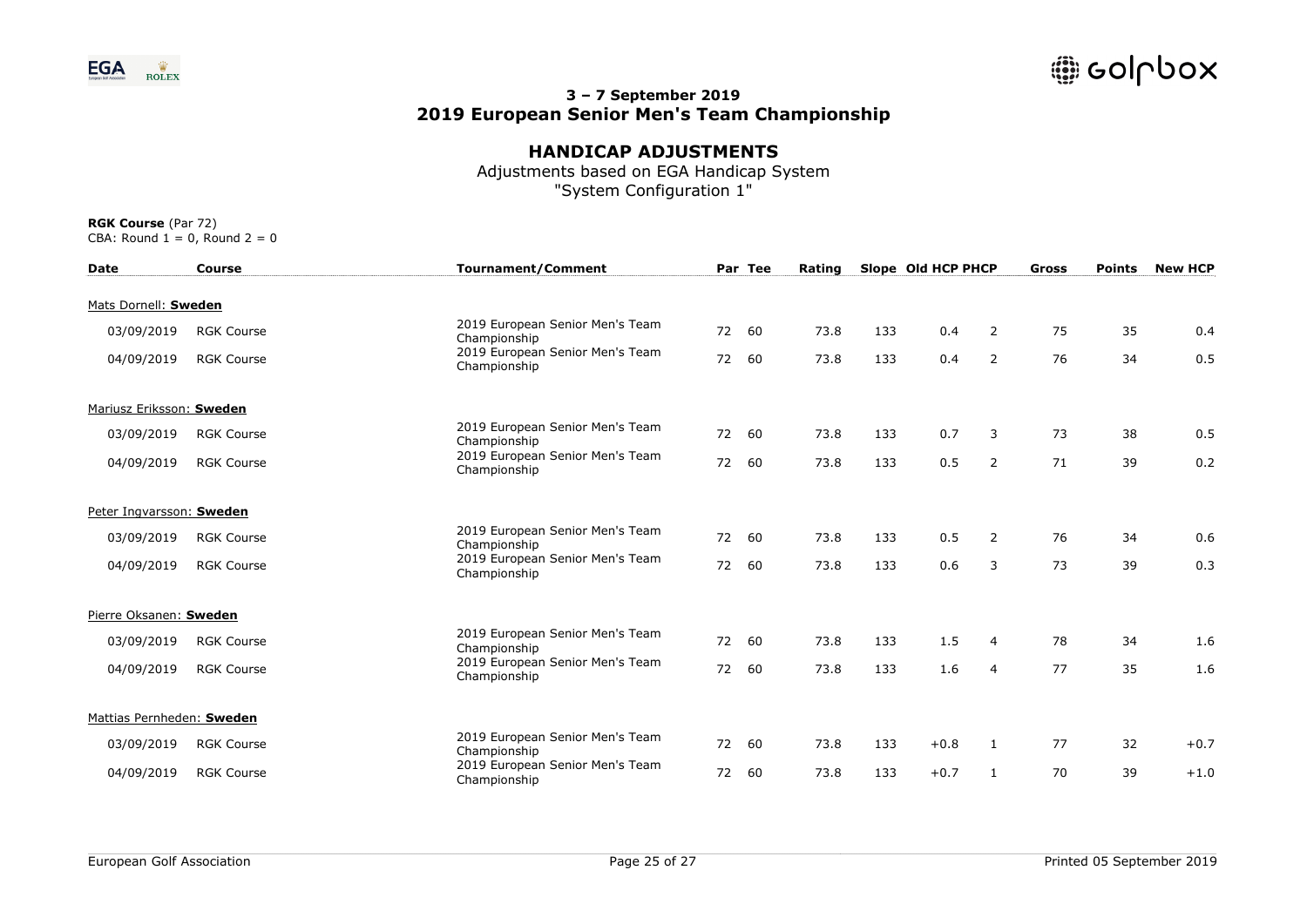

# **HANDICAP ADJUSTMENTS**

Adjustments based on EGA Handicap System "System Configuration 1"

| <b>Date</b>                  | <b>Course</b>     | <b>Tournament/Comment</b>                       |    | Par Tee | Rating |     | Slope Old HCP PHCP |   | Gross | <b>Points</b> | <b>New HCP</b> |
|------------------------------|-------------------|-------------------------------------------------|----|---------|--------|-----|--------------------|---|-------|---------------|----------------|
| Johnny Sandberg: Sweden      |                   |                                                 |    |         |        |     |                    |   |       |               |                |
| 03/09/2019                   | <b>RGK Course</b> | 2019 European Senior Men's Team<br>Championship | 72 | 60      | 73.8   | 133 | 1.0                | 3 | 78    | 33            | 1.1            |
| 04/09/2019                   | <b>RGK Course</b> | 2019 European Senior Men's Team<br>Championship | 72 | 60      | 73.8   | 133 | 1.1                | 3 | 76    | 35            | 1.1            |
| Markus Frank: Switzerland    |                   |                                                 |    |         |        |     |                    |   |       |               |                |
| 03/09/2019                   | <b>RGK Course</b> | 2019 European Senior Men's Team<br>Championship | 72 | 60      | 73.8   | 133 | 0.9                | 3 | 72    | 39            | 0.6            |
| 04/09/2019                   | <b>RGK Course</b> | 2019 European Senior Men's Team<br>Championship | 72 | 60      | 73.8   | 133 | 0.6                | 3 | 73    | 38            | 0.4            |
| Marcel Grass: Switzerland    |                   |                                                 |    |         |        |     |                    |   |       |               |                |
| 03/09/2019                   | <b>RGK Course</b> | 2019 European Senior Men's Team<br>Championship |    | 72 60   | 73.8   | 133 | 2.5                | 5 | 83    | 30            | 2.6            |
| 04/09/2019                   | <b>RGK Course</b> | 2019 European Senior Men's Team<br>Championship |    | 72 60   | 73.8   | 133 | 2.6                | 5 | 79    | 34            | 2.7            |
| Yves Hofstetter: Switzerland |                   |                                                 |    |         |        |     |                    |   |       |               |                |
| 03/09/2019                   | <b>RGK Course</b> | 2019 European Senior Men's Team<br>Championship | 72 | 60      | 73.8   | 133 | 2.9                | 5 | 76    | 37            | 2.8            |
| 04/09/2019                   | <b>RGK Course</b> | 2019 European Senior Men's Team<br>Championship | 72 | 60      | 73.8   | 133 | 2.8                | 5 | 76    | 37            | 2.7            |
| Thomas Murphy: Switzerland   |                   |                                                 |    |         |        |     |                    |   |       |               |                |
| 03/09/2019                   | <b>RGK Course</b> | 2019 European Senior Men's Team<br>Championship | 72 | 60      | 73.8   | 133 | 0.8                | 3 | 77    | 34            | 0.9            |
| 04/09/2019                   | <b>RGK Course</b> | 2019 European Senior Men's Team<br>Championship | 72 | 60      | 73.8   | 133 | 0.9                | 3 | 78    | 33            | 1.0            |